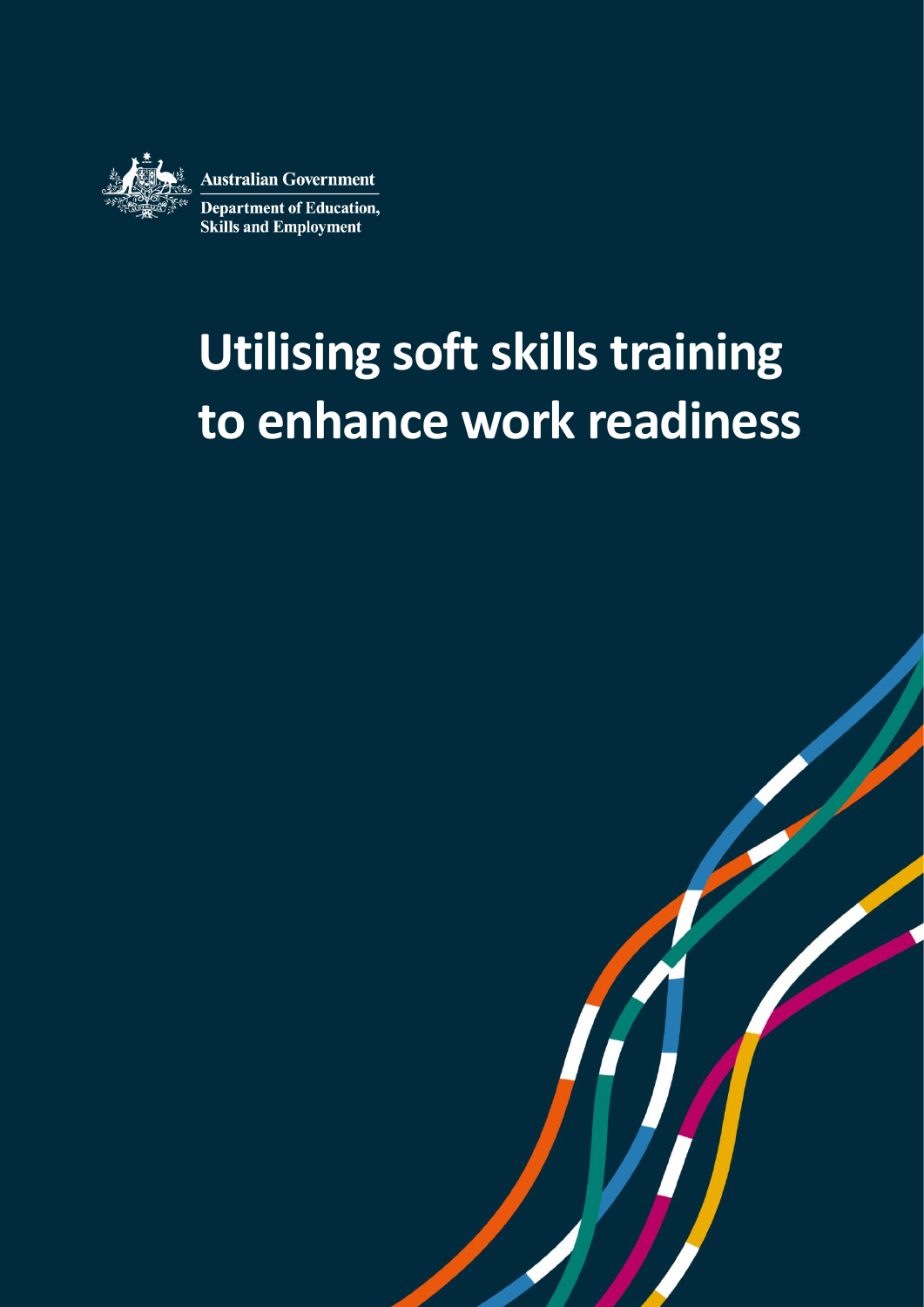ISBN

978-1-76114-777-7 [PDF] 978-1-76114-666-4 [DOCX]



With the exception of the Commonwealth Coat of Arms, the Department's logo, any material protected by a trade mark and where otherwise noted all material presented in this document is provided under a [Creative Commons Attribution 4.0 Australia](https://creativecommons.org/licenses/by/4.0/) licence.

The details of the relevant licence conditions are available on the Creative Commons website (accessible using the links provided) as is the full legal code for th[e CC BY 4.0 AU licence.](https://creativecommons.org/licenses/by/4.0/legalcode)

The document must be attributed as the Utilising soft skills training to enhance work readiness.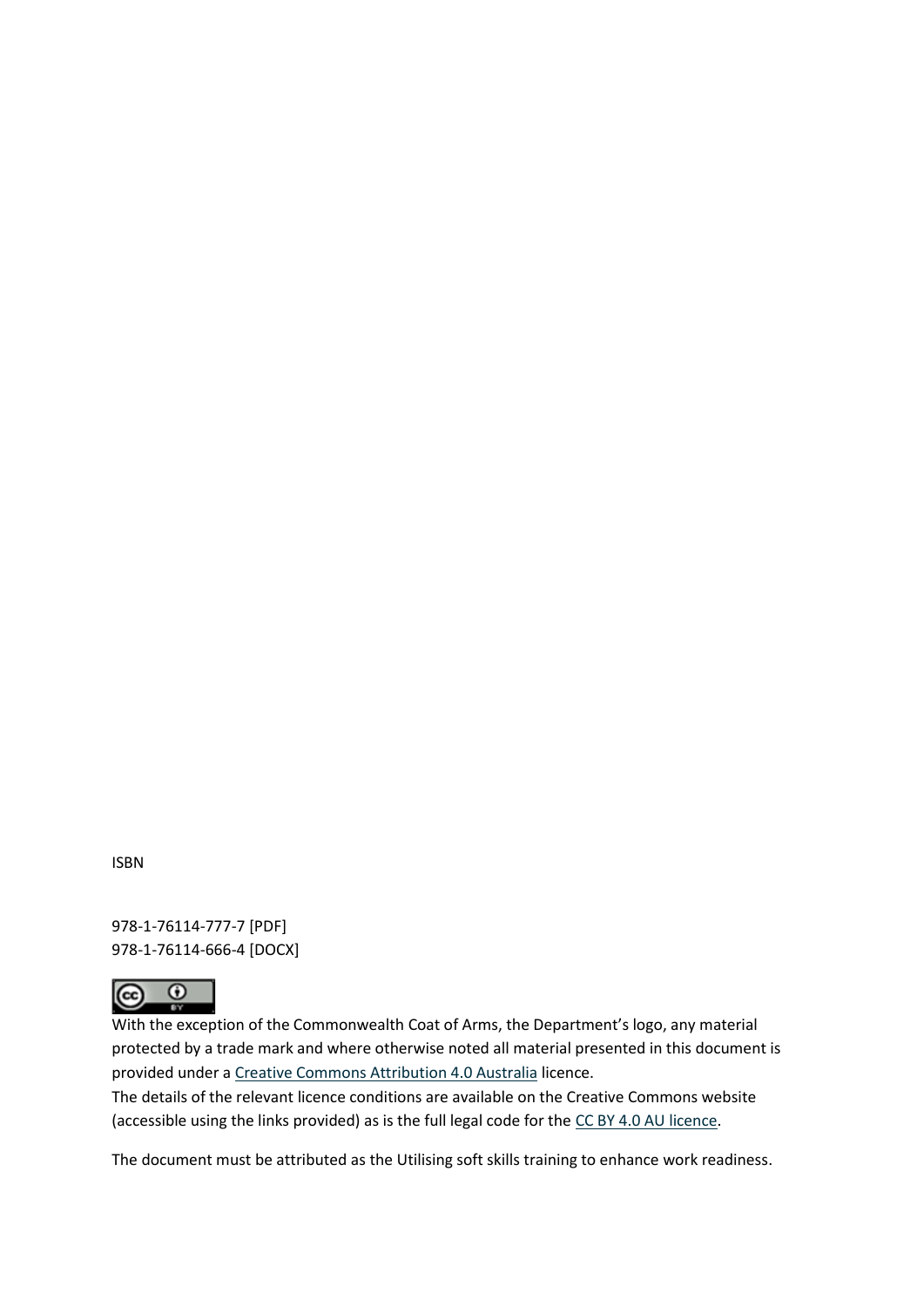## **Contents**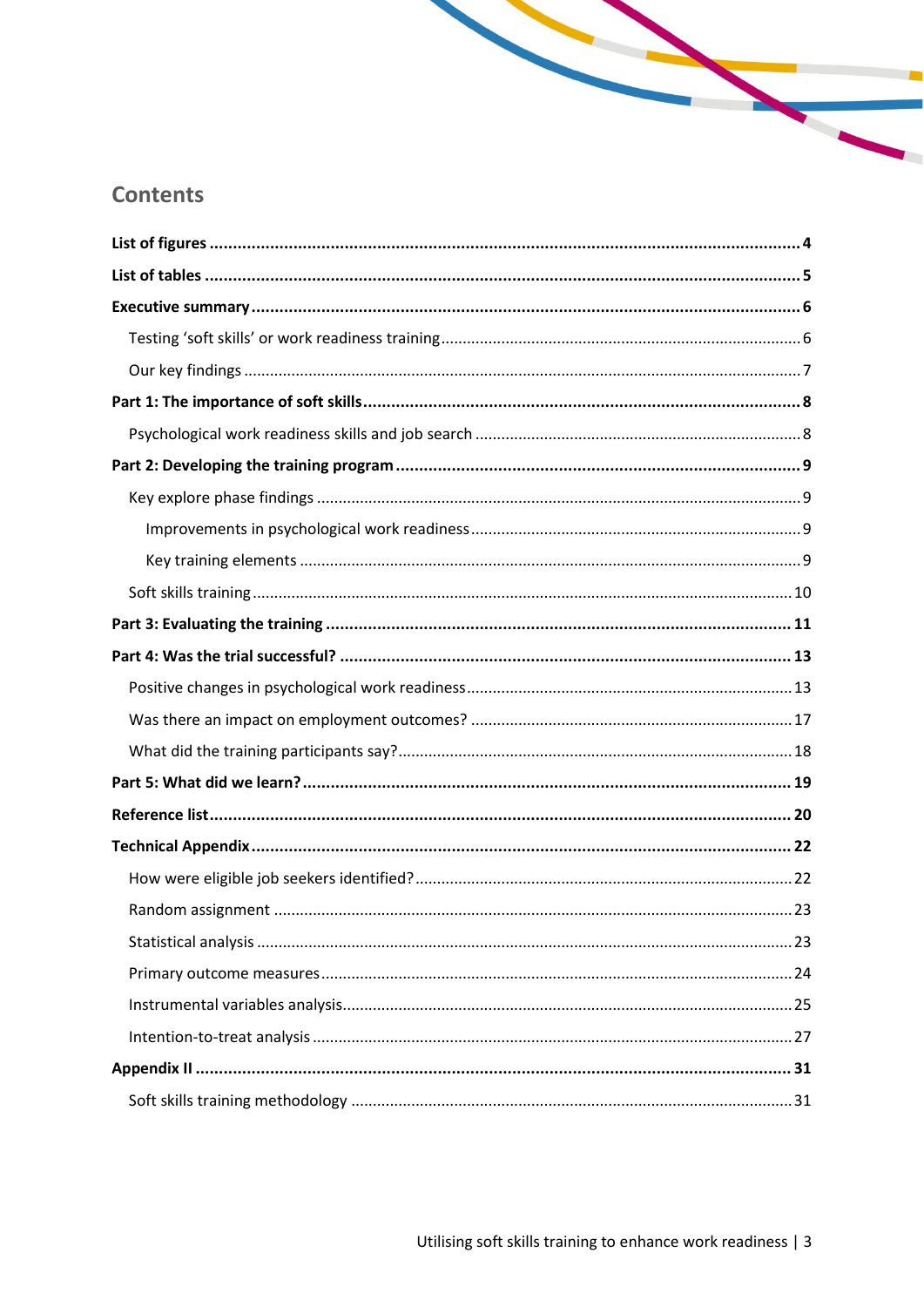# <span id="page-3-0"></span>**List of figures**

| Figure 2: Proportional change of Satisfaction with Life scores pre- to post-treatment14     |  |
|---------------------------------------------------------------------------------------------|--|
| Figure 3: Proportional change of Rosenberg Self-Esteem scores pre- to post-treatment  15    |  |
| Figure 4: Proportional change of Brief Resilience Scale scores pre- to post-treatment 16    |  |
| Figure 5: Proportional change of Career Self-Efficacy Scale scores pre- to post-treatment17 |  |
|                                                                                             |  |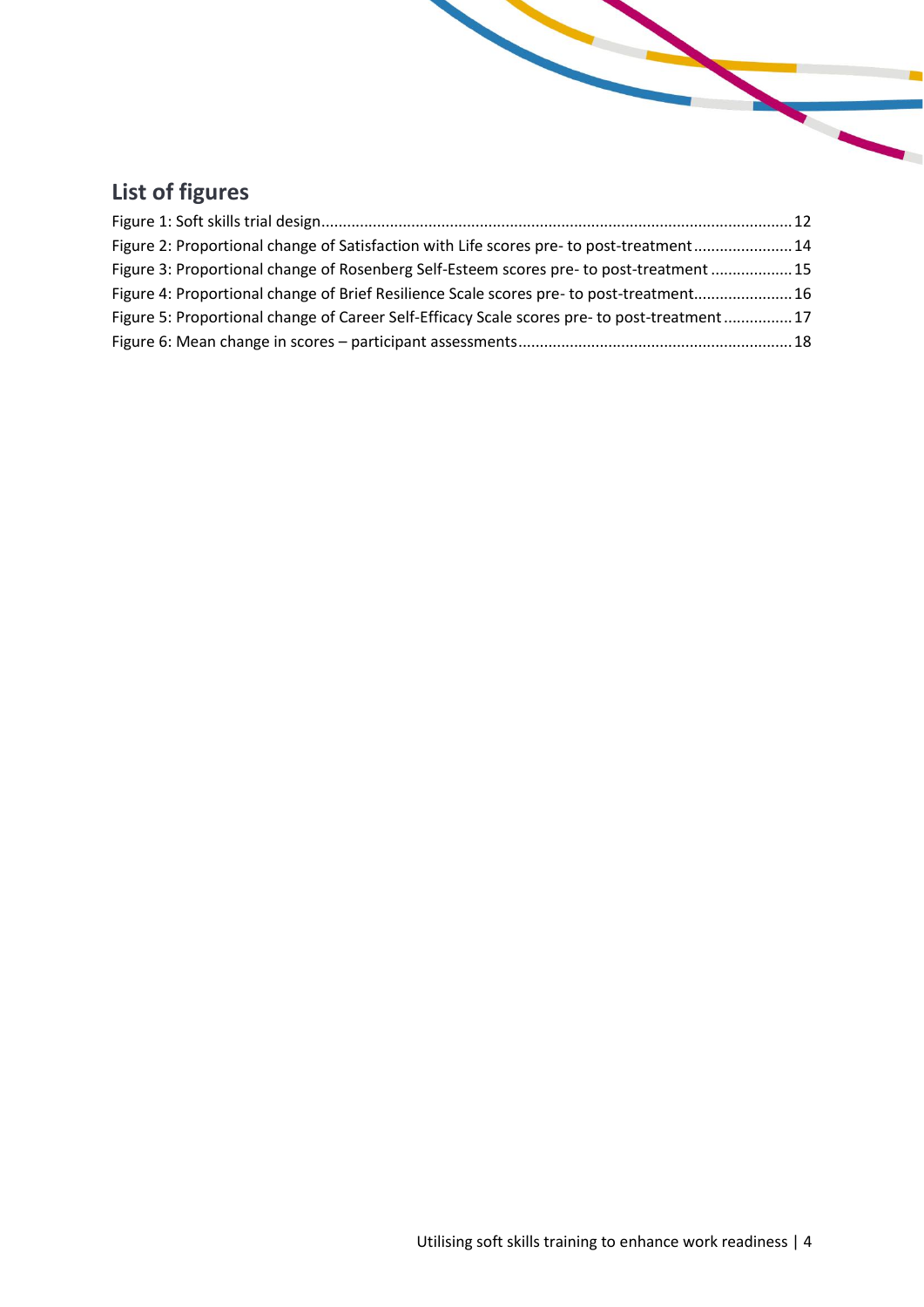## <span id="page-4-0"></span>**List of tables**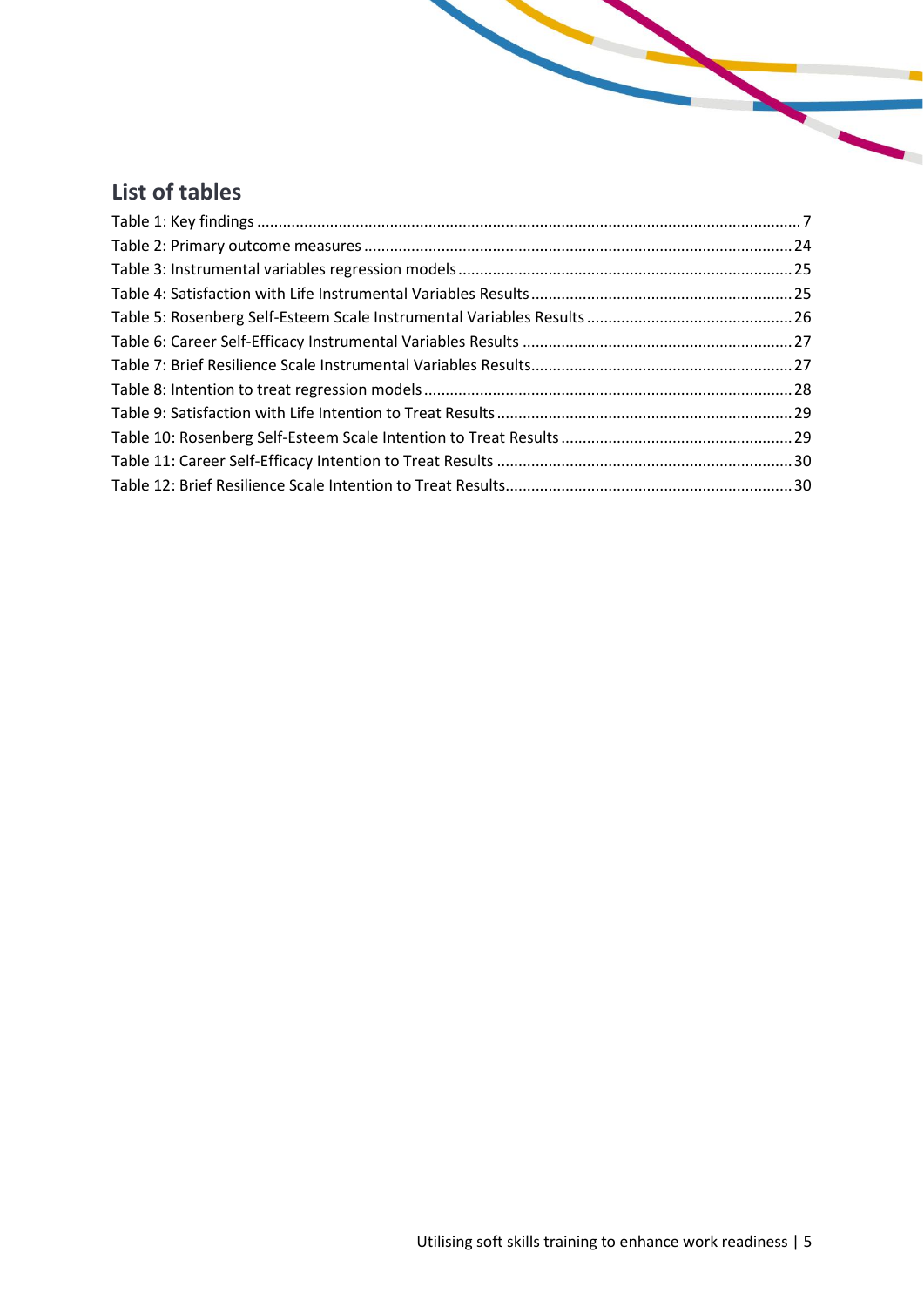## <span id="page-5-0"></span>**Executive summary**

The Australian Government provides a range of support to help unemployed people into work. Many job seekers can find work relatively quickly and may only need basic support, such as help with job search. On the other hand, job seekers with more complex barriers to employment (and further education) will often require a significant change in personal circumstances and a conducive external economic environment to find work.

Time spent unsuccessfully looking for work can also erode individuals' confidence and reduce their motivation to search for work, compounding the existing barriers to employment. Long-term joblessness can therefore have scarring effects, resulting in a greater chance of future periods of unemployment, lower lifetime earnings and poorer physical and mental health.

This context highlights the potential benefits of government support that works with disadvantaged job seekers, often with long durations of unemployment, to recover and strengthen their work readiness. This improvement in work readiness may also complement other forms of employment assistance or other courses of action undertaken by the job seeker to find work.

### <span id="page-5-1"></span>**Testing 'soft skills' or work readiness training**

The Department of Education, Skills and Employment (the department) assesses the relative disadvantage of job seekers using the Job Seeker Classification Instrument (JSCI), which is a questionnaire used to measure the risk of becoming long-term unemployed. Responses to a series of questions are used to help identify what level of support the job seeker will need to help them find work. Based on their JSCI scores and other supplementary assessments, job seekers are initially allocated to either **Stream A** (where job seekers are the most job ready) or **Stream B** (where job seekers need a greater level of support to help them become job ready). The JSCI also identifies whether a job seeker has multiple or complex barriers to employment that require more intensive support through **Stream C**.

The department's Behavioural Economics Expertise Section set out to test a training solution to improve work readiness, with a particular focus on more disadvantaged job seekers in Stream B and C. The objectives for the solution included:

- 1. Initially build confidence, resilience and motivation to go out and find work.
- 2. Build on this by ensuring job seekers had the tools and resources they needed to find work, such as practical advice to improve their job search skills.

The department collaborated with Bounce Australia<sup>1</sup> (Bounce) to help develop and deliver the training program. The training program incorporated techniques underpinned by behavioural insights, which helped job seekers make positive steps to building their confidence, self-esteem, resilience and life satisfaction. These psychological work readiness indicators can be thought as a category of soft skills – the other being more traditional forms of soft skills, such as communication

<sup>1</sup> Bounce Australia was chosen through an open tender process. For more information on Bounce Australia please visit the following website[: https://bounceaustralia.com/licensing/](https://bounceaustralia.com/licensing/)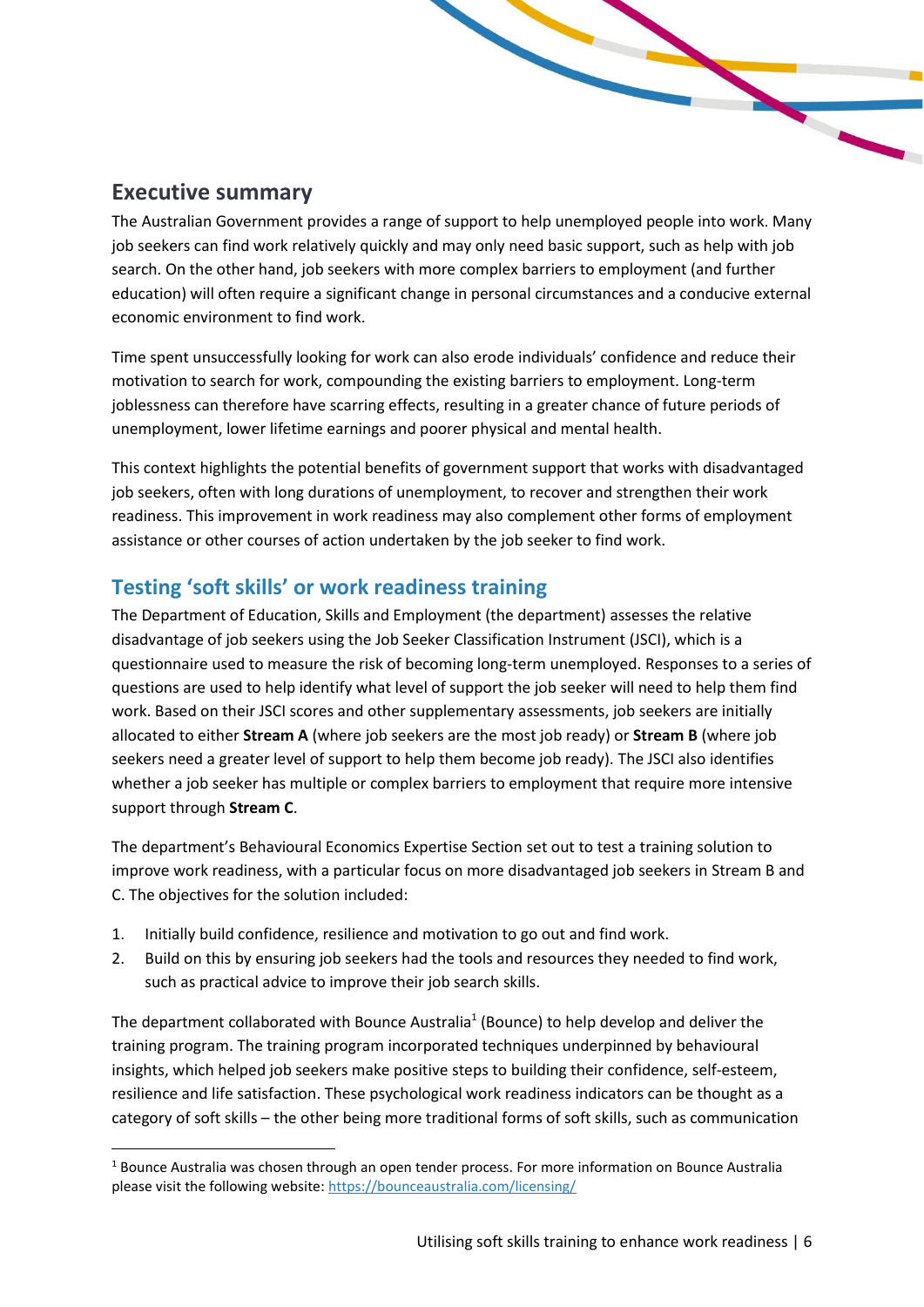and teamwork skills. Specifically, the trial tested a 3-week training program aimed at maintaining and building job seeker's soft skills, focusing on improving the psychological work readiness of Stream B and C job seekers.

A randomised controlled trial (RCT) methodology was used to assess the effectiveness of the training. To assess their change in soft skills over the course of the trial, job seekers were sent a soft skills assessment to complete prior to the trial and the same assessment after the trial. The assessment contained four different psychometric tools used to assess soft skills and psychological work readiness (32 questions). The trial ran from March 2019 to December 2019 and involved 319 job seekers.

## <span id="page-6-0"></span>**Our key findings**

Overall, the trial found the training to be beneficial for Stream B and C job seekers, having a positive and statistically significant impact on their life satisfaction, self-esteem and resilience<sup>2</sup>. Table 1 illustrates the number of job seekers that moved from low levels self-esteem, resilience and life satisfaction to higher levels after attending the training.

| Soft skills indicator | <b>Movement</b>                   | <b>Number of job</b><br>seekers | Percentage<br>change |
|-----------------------|-----------------------------------|---------------------------------|----------------------|
| Life satisfaction     | Low $\rightarrow$ Average or High | 44                              | 51.8                 |
|                       | Average $\rightarrow$ High        | 29                              | 31.2                 |
| Self-esteem           | Low $\rightarrow$ Average or High | 39                              | 47.6                 |
|                       | Average $\rightarrow$ High        | 14                              | 9.9                  |
| Resilience            | Low $\rightarrow$ Average or High | 51                              | 50.5                 |
|                       | Average $\rightarrow$ High        |                                 | 5.7                  |

#### <span id="page-6-1"></span>**Table 1: Key findings**

Note: Percentage change is calculated by dividing the number of job seekers who moved into a higher scoring bracket following the training by the base number of job seekers in that group after the pre-intervention survey. For example, there were 85 job seekers who had low life satisfaction after completing the pre-intervention survey. Of that, 44 job seekers increased their life satisfaction to average or high in the post-intervention survey, equalling a 51.8 per cent change.

These findings suggest improvements to the precursors to employment, or job seekers' psychological work readiness, are possible by utilising soft skills training. Particularly when implemented alongside other tailored support, such as occupational<sup>3</sup>, foundation and job search skills, this may help disadvantaged job seekers maintain or build the confidence and positive habits that lead to a return to employment (Koopman et al, 2017). That is, increased self-esteem, resilience and life satisfaction in turn may improve job search effectiveness and therefore the likelihood of employment<sup>4</sup>.

<sup>2</sup> While career self-efficacy was measured, no effect was detected.

<sup>&</sup>lt;sup>3</sup> Occupational skills includes skills such as computer literacy, trade assistance, and grooming.

<sup>4</sup> Research on this is presented in Part 1: The importance of soft skills.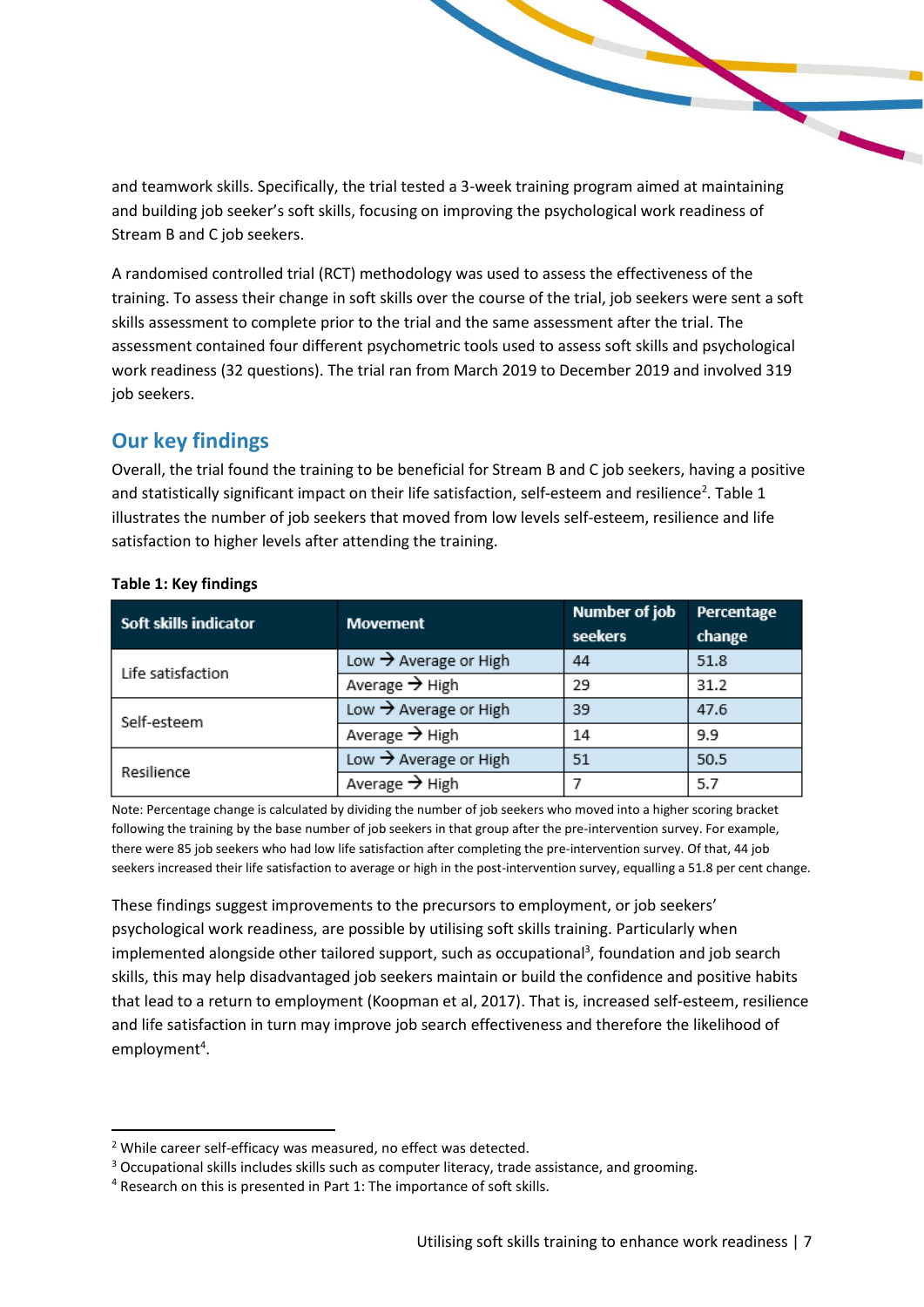The rest of the report flows as follows. Part 1 discusses soft skills in more detail and outlines further reasons for our focus on psychological work readiness. Part 2 discusses the training program and the explore findings that supported its development. Part 3 outlines the methodology used to trial and evaluate the effectiveness the training program. Part 4 presents the results, while Part 5 concludes.

## <span id="page-7-0"></span>**Part 1: The importance of soft skills**

'Soft' skills, also called 'employability' or 'interpersonal' skills, are a broad range of non-technical, personal attributes that are becoming increasingly important for entry and success in the workplace<sup>5</sup>. As noted above, they are important precursors to finding employment, and unlike technical skills that are required by some jobs, are malleable and transferable. In other words, soft skills can be improved with an open mind and focused training, and they can move with people from one job to another.

Soft skills can fall into one of two categories:

- 1. Traditional work-readiness soft skills, such as communication skills, leadership skills, conflict resolution skills, time management skills and teamwork skills.
- 2. Psychological work-readiness indicators, such as a positive attitude, self-efficacy, self-esteem, resilience and life satisfaction<sup>6</sup>.

For this study, we focused on improving disadvantaged job seekers' psychological work readiness using rigorously developed scales, which are connected to job search, employment and workplace outcomes. Four separate psychometric scales were used to measure job seekers' psychological skills – the Rosenberg Self-Esteem scale, the Career Self-Efficacy scale, the Brief Resilience scale and the Satisfaction with Life scale. How they are connected to job search and employment outcomes is discussed directly below.

#### <span id="page-7-1"></span>**Psychological work readiness skills and job search**

Previous researchers have been able to demonstrate that soft skills measures such as self-esteem, self-efficacy, resilience and life satisfaction are positively associated with job search behaviours and employment outcomes. For instance, it has been shown that higher resilience in job seekers is associated with increases in the likelihood of assertive job searching (Moorhouse and Caltabiano 2007). Researchers have also found that self-esteem and self-efficacy are positively correlated with persistence in job search (Wanberg et al. 2005). Job search intensity is then itself correlated with employment outcomes (van Hooft et al. 2020). Finally, a low level of life satisfaction is associated

<sup>&</sup>lt;sup>5</sup> Research with employers found they place a high value on a candidate's ability to demonstrate their soft skills when recruiting. The department's 2016 *Survey of Employers' Recruitment Experiences* found 72 per cent of employers place at least as much, if not more, emphasis on people and personal skills than they do on technical skills. The same survey also found 25 per cent of employers had difficulty filling entry-level vacancies because applicants lacked soft skills. In addition, research on employability skills suggest a significant increase in 'soft skills intensive' jobs in the future (Deloitte Access Economics 2018; Department of Employment 2016). 6 Soft skills may include higher order thinking and psychological indicators like wellbeing and self control (Lippman et al. 2015).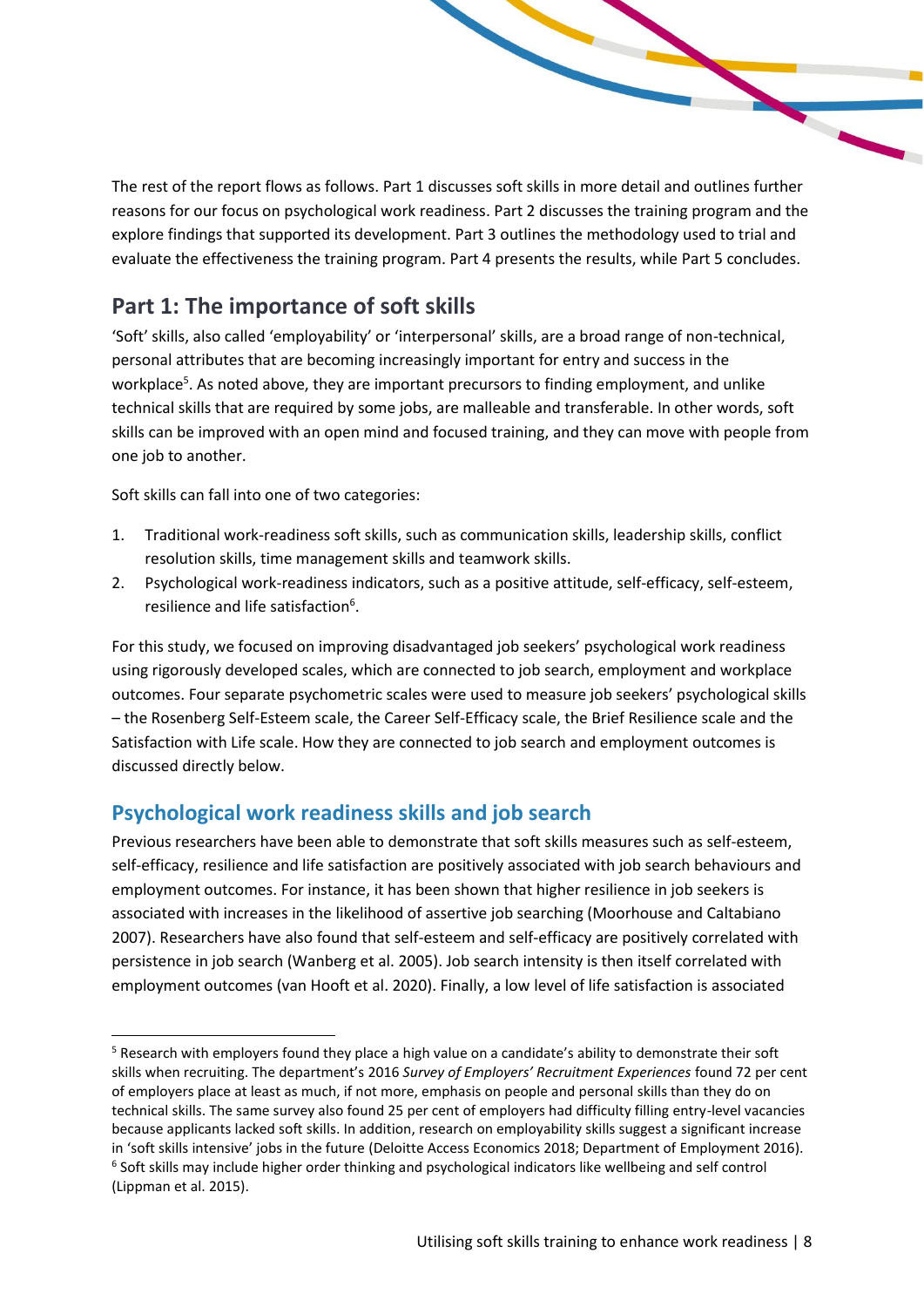with a decrease in the likelihood of reemployment compared to moderate or average life satisfaction (Rose and Stavrova 2019).

## <span id="page-8-0"></span>**Part 2: Developing the training program**

### <span id="page-8-1"></span>**Key explore phase findings**

The department undertook a qualitative explore phase in 2018 prior to developing and trialling the training program in 2019. During the explore phase, 20 Stream B and C job seekers who had recently completed some type of soft skills training were interviewed to seek their views on whether: 1) the training led to increases in their psychological work readiness and employment and 2) what elements of the training did they feel were the most successful in contributing to their improved outcomes.

#### <span id="page-8-2"></span>Improvements in psychological work readiness

During the interviews, almost all job seekers who had completed a soft skills course described it as having a positive impact on their psychological job readiness. Most commonly, the soft skills training led to increases in job seekers' confidence, which then encouraged them to talk to more employers (when handing résumés in) and submit more job applications.

Job seekers who initially felt they struggled with their confidence and/or motivation reported the soft skills course helped boost their confidence and motivation. This in turn contributed to them gaining employment successfully or making the decision to participate in further education. Some job seekers also talked about how the training lead them to broaden their applications into other industries and move to labour markets in other states.

#### <span id="page-8-3"></span>Key training elements

Overall, the job seekers regarded the goal- and action-focused content of the soft skills courses as helpful for breaking up larger goals such as finding a fulfilling job into smaller achievable steps. This in turn increased job search effectiveness, and in some instances, helped them gain employment.

The interviews also identified three key behavioural elements of soft skills training that ultimately informed the design of our trial.

#### A trusting relationship with the trainer

During the interviews, most job seekers reported that the perceived relationship they had with their trainer had the greatest influence on whether they found the soft skills course beneficial. When job seekers viewed their trainer as more trusting and relatable, this led to two things: 1) they were generally more engaged in the course content and 2) they felt safe enough to address their negative habits and thought patterns more meaningfully.

Job seekers also noted that informal conversations with the trainer, in-class or through one-on-one sessions, helped build their motivation and encouraged job search more generally. During these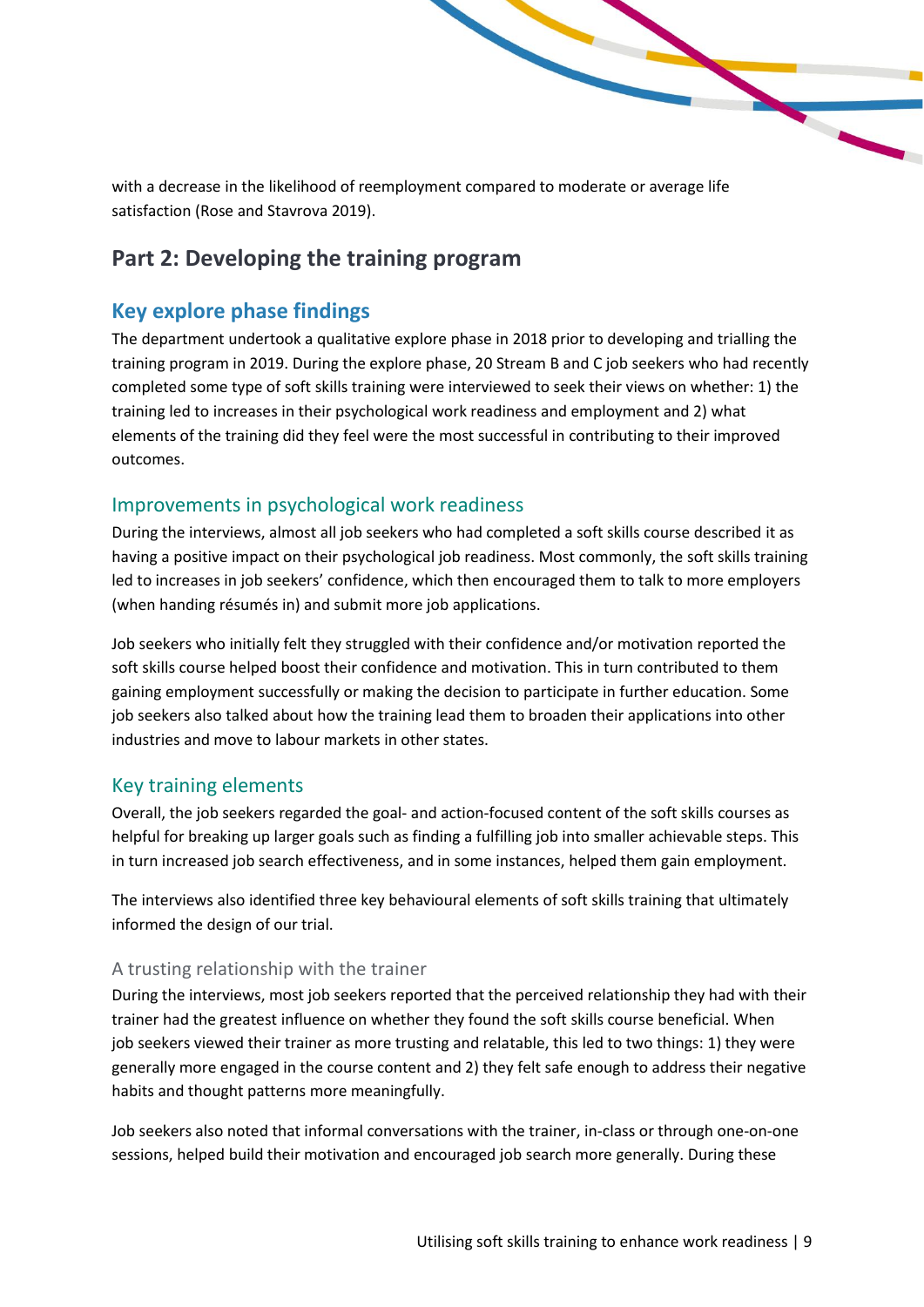conversations, trainers offered personalised advice on the job seekers' immediate goals and solutions to current problems.

> The trainer created a comfortable environment, she was in charge but treated as us equals, we were not looked down on.

> > Job seeker, female, 18–24, Stream C, Victoria

#### A dynamic and social learning environment

During the interviews, job seekers reported courses which included interactive elements, such as group discussions and role-play, helped build their confidence by allowing them to hear and learn from people like themselves and share their own experiences in return. This higher confidence in turn motivated them to apply for more jobs and/or approach employers with their résumés.

… being in a room with other people who are in the same situation, feel the same way and struggle with different social aspects. It does help to be able to bounce things off other people, you know.

Job seeker, female, 35–44, Stream C, New South Wales

#### The importance of pre-course information

Many job seekers noted the importance of having information prior to attending the soft skills course, particularly when the information was framed in terms of the benefits of the training. This encouraged them to attend the course with a more positive and open mindset. On the other hand, when little information was provided prior to attending the course, job seekers were more likely to attend the course with a negative mindset, not attend at all or drop out early.

> I wasn't told much other than the title ... I think [it would be good] to give somebody more preparation, maybe send out a fact sheet to them prior to the course. You know, just bullet points. We didn't see what the course entailed till day one. If you got that presentation printed out you'd know what to expect on those days

> > Job seeker, male, 35–44, Stream C, NSW

#### <span id="page-9-0"></span>**Soft skills training**

The department engaged Bounce to help develop and deliver the training program. As noted above, the aim of the training program was to maintain and build the soft skills of Stream B and C job seekers, but with a focus on their psychological work readiness. However, as part of a comprehensive approach, the training also sought to improve traditional work readiness skills and job search skills.

Key elements of the training were informed by the explore phase research conducted in 2018. The techniques used in the training to encourage behaviour change came from a range of disciplines, including positive psychology, cognitive behavioural therapy and other social science models.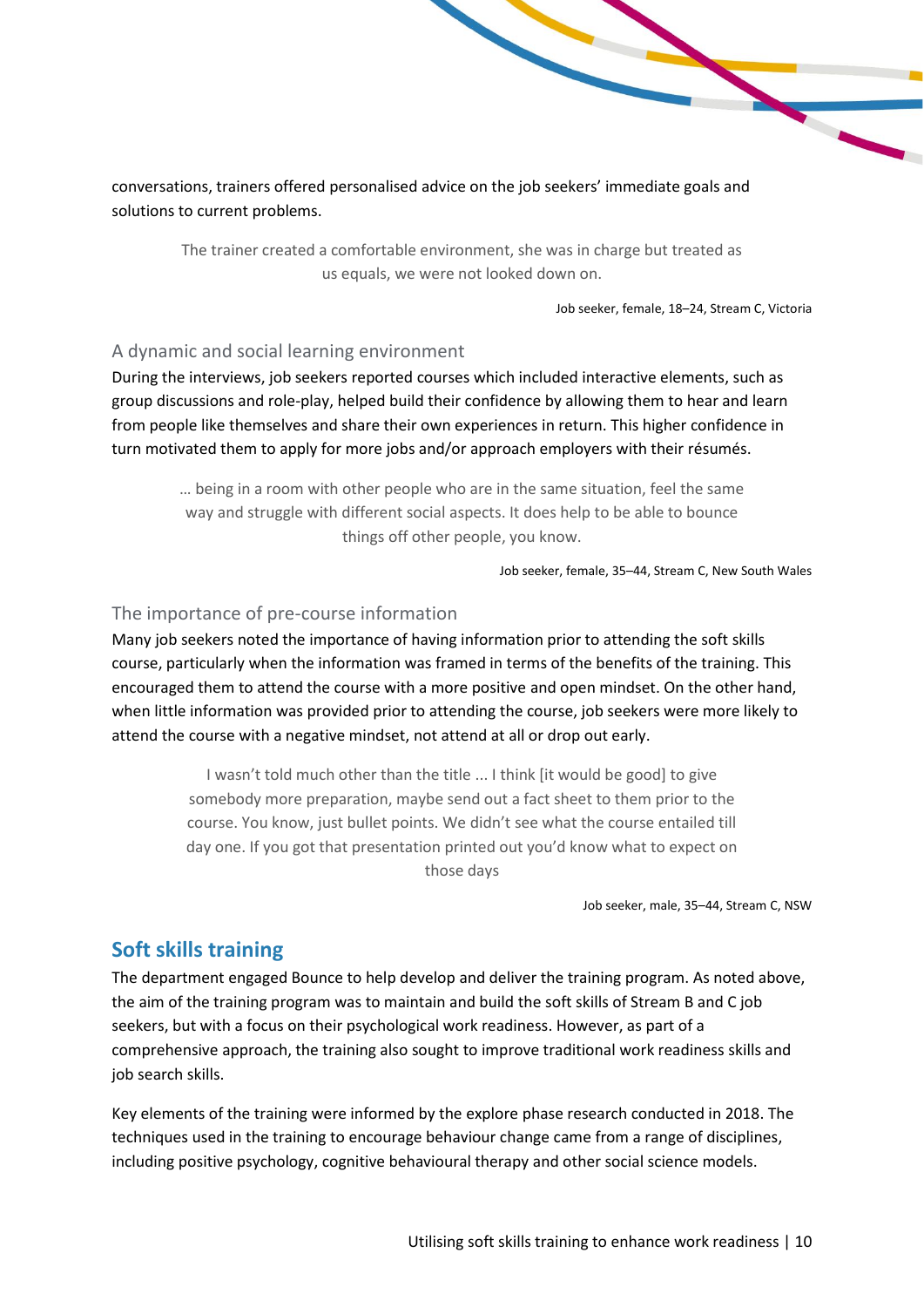Bounce employed skilled trainers to deliver the training, who were also able to build rapport and trust with job seekers and adapt to personal learning styles. All trainers had to undergo a 3-day intensive 'Train the Trainer' workshop to ensure they were able to deliver Bounce's methodology and the techniques to encourage behaviour change outlined above<sup>7</sup>.

In addition, the training included social networks and norming elements. For example, most of the training was done in a group setting and trainers brought in past training participants with similar experiences to share their stories with current participants. To encourage attendance at the training, Bounce used information sessions to provide pre-course information to job seekers, while the department used SMS nudges to remind job seekers to attend their training.

These elements taken together provided job seekers a safe place to identify and tackle negative behaviours that contributed to their difficulty in finding and securing work. Once job seekers understood which behaviours might be holding them back, they were able to overcome them using a range of techniques provided in the training (e.g., reframing a negative attribute such as being fussy into a positive one such as being detail-oriented). This then allowed job seekers to think more positively about their attributes and skills, which contributed to increase their psychological work readiness – that is, their self-esteem, resilience and life satisfaction. As noted above, this subsequently may have led to increases in job search effectiveness. Given the training also seeks to improve job search skills, we may also see improvements in employment outcomes. In the next chapters, the results of the trial are examined to determine if the training increased psychological work readiness.

## <span id="page-10-0"></span>**Part 3: Evaluating the training**

An RCT methodology was used to assess the effectiveness of the training. The trial ran from March 2019 to December 2019, involved 17 training courses and 319 job seekers.

During the trial, eligible Stream B and C job seekers within the trial areas (Melbourne, Sydney, Brisbane, Newcastle and Regional Victoria) were sent an invitation to complete a pre-intervention assessment<sup>8</sup> (32 questions). The assessment contained four different assessment tools used to provide indicators of soft skill development – particularly changes in psychological job readiness. Participants that completed the assessment were then randomised into either the control or the treatment group. Control group participants continued to receive 'business as usual' support from their employment services provider, while the treatment group were invited to take part in soft skills training. Figure 1 outlines our trial design.

 $<sup>7</sup>$  See Appendix II for a full list of behavioural insights applied throughout the training.</sup>

<sup>&</sup>lt;sup>8</sup> See the Technical Appendix for a full eligibility list. An information sheet was developed about the training to ensure job seekers were properly informed and sent trial participants an SMS reminder in the days leading up to their training course. The training course ran for approximately 12 days across a 3-week period.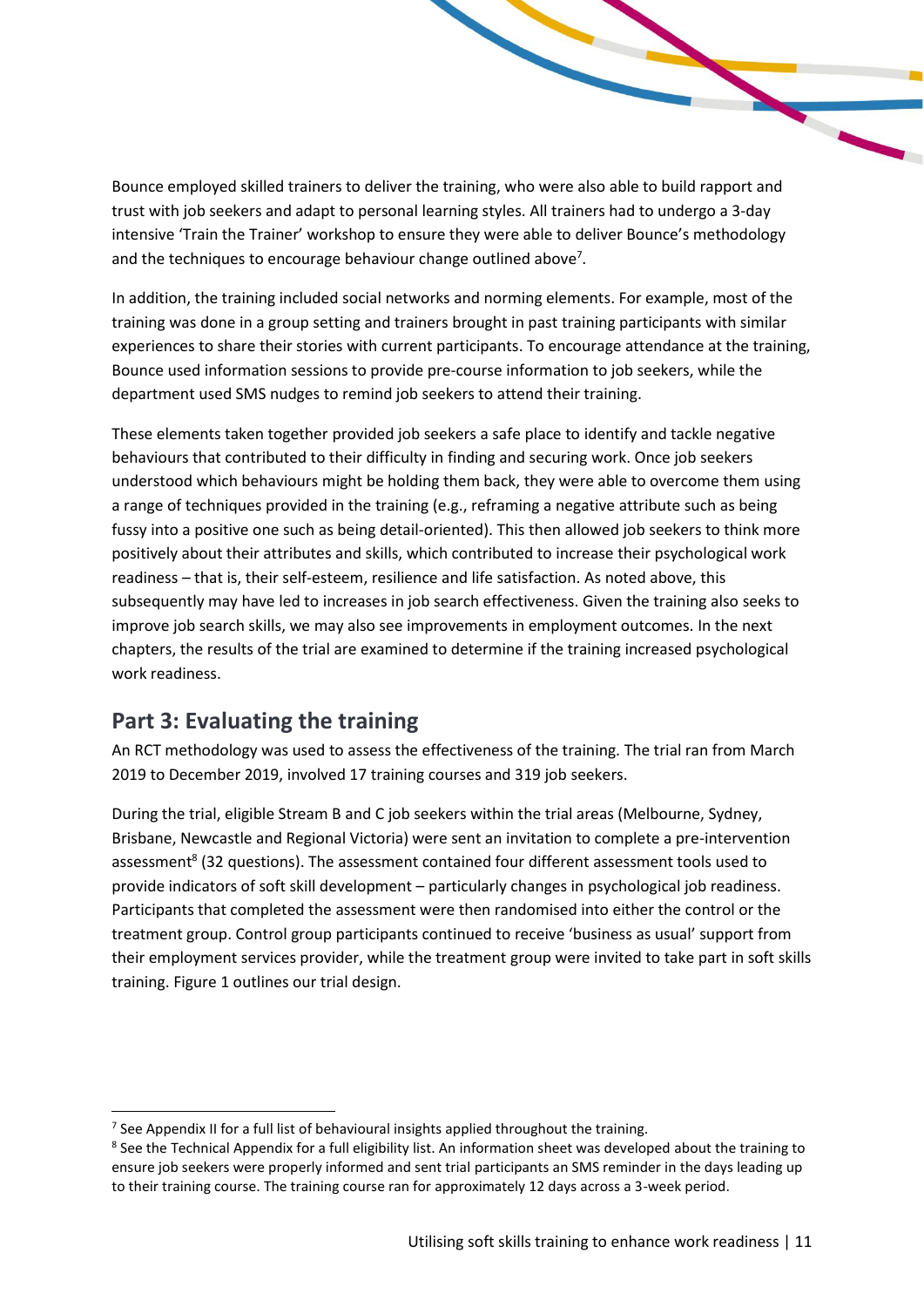<span id="page-11-0"></span>

Approximately 4 weeks after the trial, participants (both the control and treatment groups) were sent a post-intervention assessment. This second assessment was a copy of the pre-intervention assessment and was used to measure a change in responses (or psychological job readiness indicators). This was the primary outcome measure for the trial. It sought to measure a positive change in the treatment group relative to the control group.

Bounce also undertook a survey with participants on their thoughts about the training, which enabled a qualitative analysis of participants' experiences during the training program. Taking both the RCT and qualitative analysis together provides a more holistic picture of the outcomes of the training and the aspects of the training that lead to those outcomes.

For further information on the trial methodology, refer to the Technical Appendix.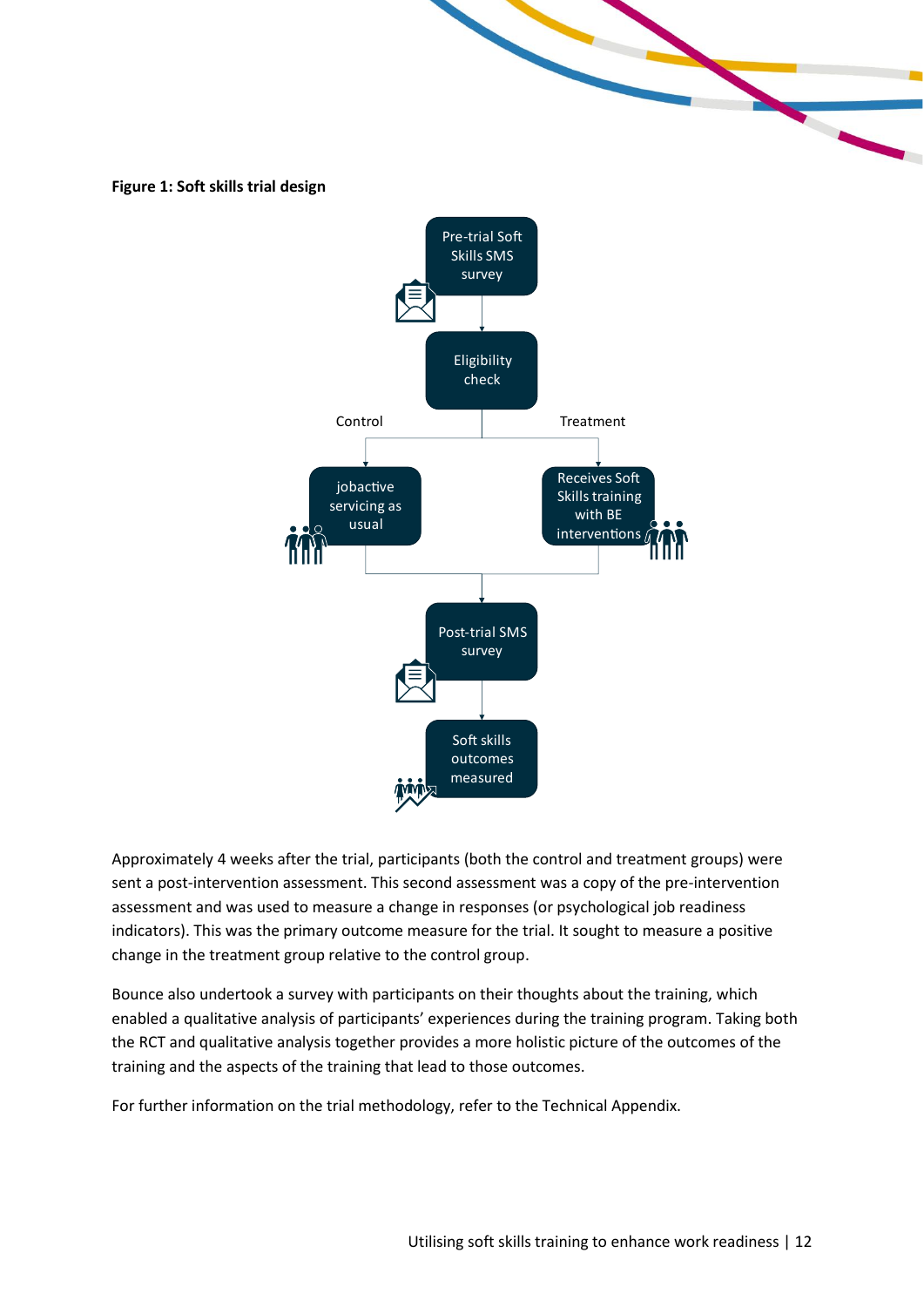## <span id="page-12-0"></span>**Part 4: Was the trial successful?**

The assessment consisted of four separate psychometric scales: the Satisfaction with Life scale, the Rosenberg Self-Esteem scale, the Career Self-Efficacy scale and the Brief Resilience scale. Analysis of these scales suggests that there was a significant positive impact on participants' soft skills and psychological work readiness. While all four scales use different scale ranges, broadly speaking the higher the score, the better the perception of that soft skill. Our regression analysis<sup>9</sup> found statistically significant results (at the 0.05 level) for:

- the Satisfaction with Life scale
- the Rosenberg Self-Esteem scale and
- the Brief Resilience scale.

We did not, however, find a significant positive relationship between the training and the Career Self-Efficacy scale. This result might be explained by the fact the measure was originally designed for people who were employed at the time of their assessment and not job seekers.

To simplify the interpretation of these findings, the survey results were converted into proportional changes in participant scores from the pre- to the post-assessment. That is, rather than using the differing scale ranges from the regression analysis, which can be difficult to interpret, we have displayed results in a more intuitive way. For the full regression results from the RCT, please see the Technical Appendix.

## <span id="page-12-1"></span>**Positive changes in psychological work readiness**

Figure 2 demonstrates the change in participant responses for the Satisfaction with Life scale following the trial. After attending the training, fewer participants reported dissatisfaction, while more reported higher levels of satisfaction with life. There was a **32.9 per cent reduction** in participants reporting low satisfaction with life and a **35.7 per cent increase** in those reporting high satisfaction with life following attendance at the training. Another way of looking at this is if **1,000 people** undertook the training, this would result in **218 people** moving from being dissatisfied to average or high satisfaction with life, while **124 people** moved from being average to high satisfaction with life following training attendance<sup>10</sup>.

<sup>9</sup> Two stage ordinary least squares regression with robust standard errors were undertaken for all four psychometric scales.

<sup>&</sup>lt;sup>10</sup> 234 participants who received the training completed both the pre- and post-intervention assessment.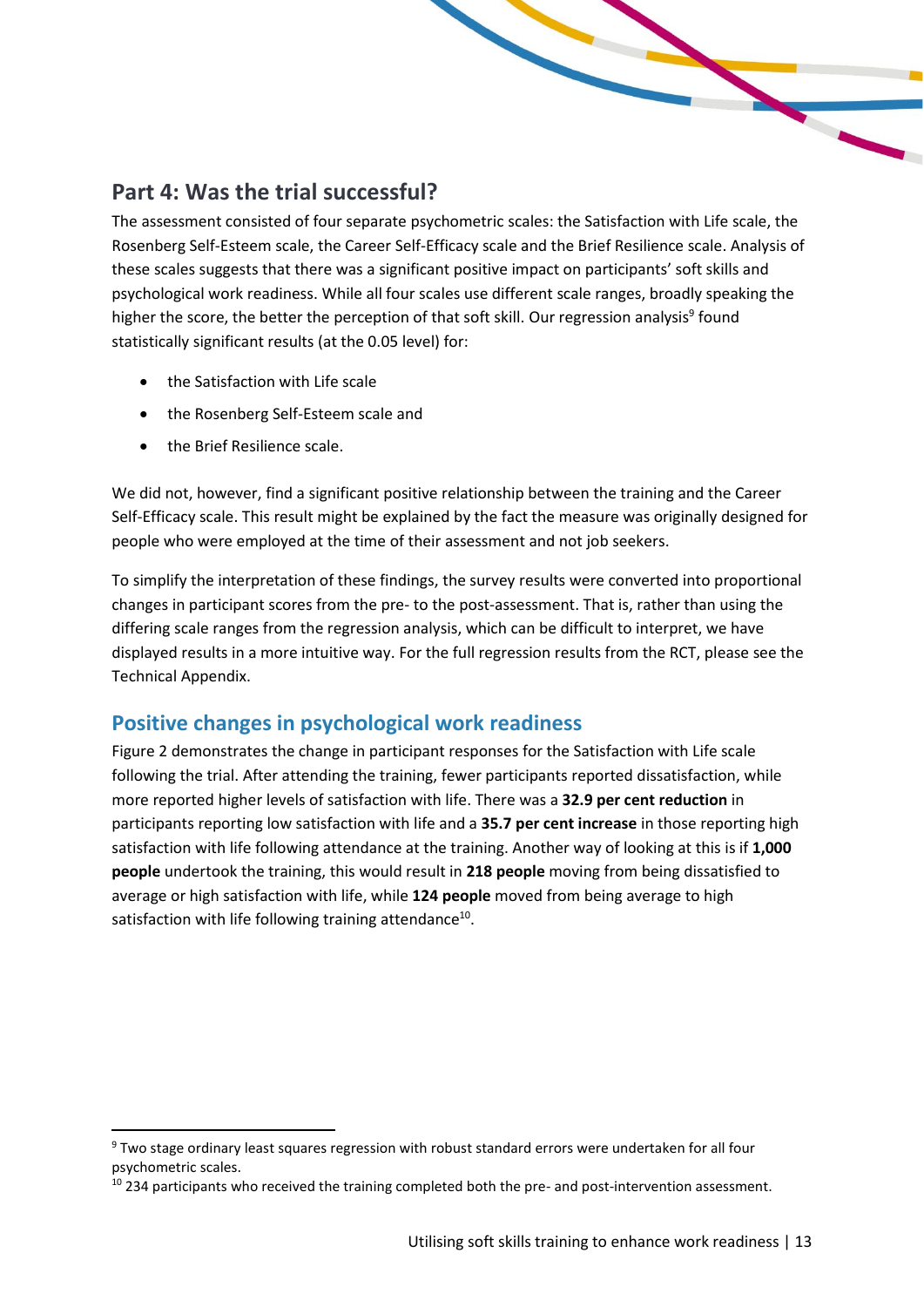

<span id="page-13-0"></span>**Figure 2: Proportional change of Satisfaction with Life scores pre- to post-treatment**

**Note:** Did Not Attend Training group contains both the control group and people in the treatment who did not attend the training. Data has been presented as such to aid in the interpretation of our analysis, please see the Technical Appendix for the full regression results. Ranges are classified as: Dissatisfied 5 to 14; Average satisfaction 15 to 24; Highly satisfied 25 to 35. Percentage changes may not align with what is reported due to rounding. **Source:** Departmental survey data from the Soft Skills trial.

Figure 3 demonstrates the change in participant responses for the Rosenberg Self-Esteem scale following the trial. After attending the training, fewer participants reported low self-esteem while more reported high self-esteem. There was a **26.8 per cent reduction** in participants reporting low self-esteem and a **170.0 per cent increase** in those reporting high self-esteem. Alternatively, if **1,000 people** undertook the training this would result in **167 people** moving from low self-esteem to average or high self-esteem, while **60 people** moved from being average to high self-esteem following attendance at the training. There was also an increase in the proportion of participants in the Did Not Attend Training group that reported high self-esteem, with a small decrease in average self-esteem. However, this change was not as pronounced as in the treatment group.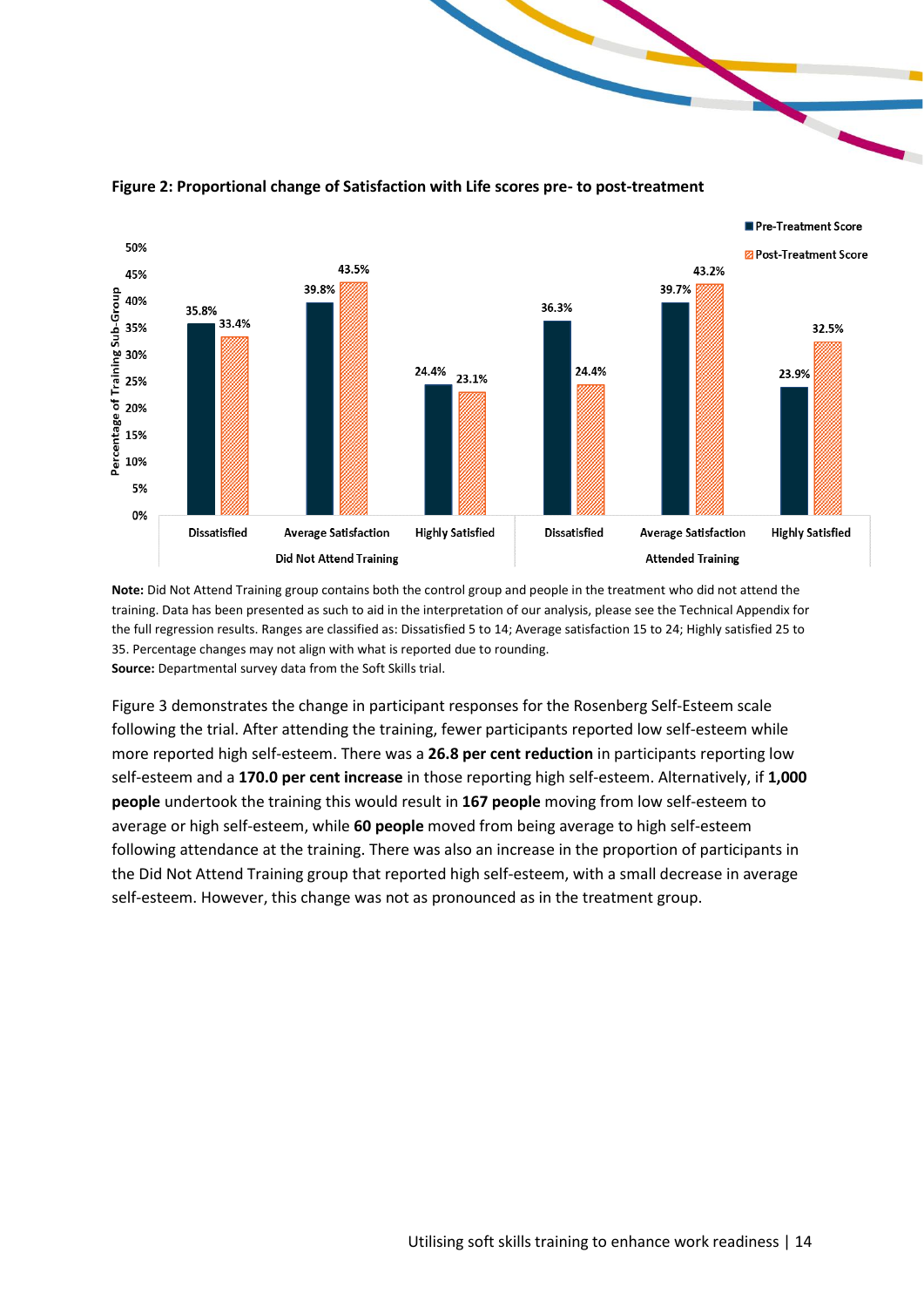

#### <span id="page-14-0"></span>**Figure 3: Proportional change of Rosenberg Self-Esteem scores pre- to post-treatment**

**Note:** Did Not Attend Training group contains both the control group and people in the treatment who did not attend the training. Data has been presented as such to aid in the interpretation of our analysis, please see the Technical Appendix for the full regression results. Ranges are classified as: Low self-esteem 0 to 14; Average self-esteem 15 to 24; High self-esteem 25 to 30. Percentage changes may not align with what is reported due to rounding. **Source:** Departmental survey data from the Soft Skills trial.

Figure 4 demonstrates the change in participant responses for the Brief Resilience scale following the trial. After attending the training, a smaller proportion of participants reported low resilience while a larger proportion reported high resilience. There was a **40.6 per cent reduction** in participants reporting low resilience and a **20.0 per cent increase** in those reporting high resilience. Alternatively, if **1,000 people** undertook this training it would result in **218 people** moving from low resilience to average or high resilience, while **30 people** moved from average resilience to high resilience. In contrast, there was no change in the proportion of participants in the Did Not Attend Training group reporting low resilience and a small increase in participants reporting high resilience.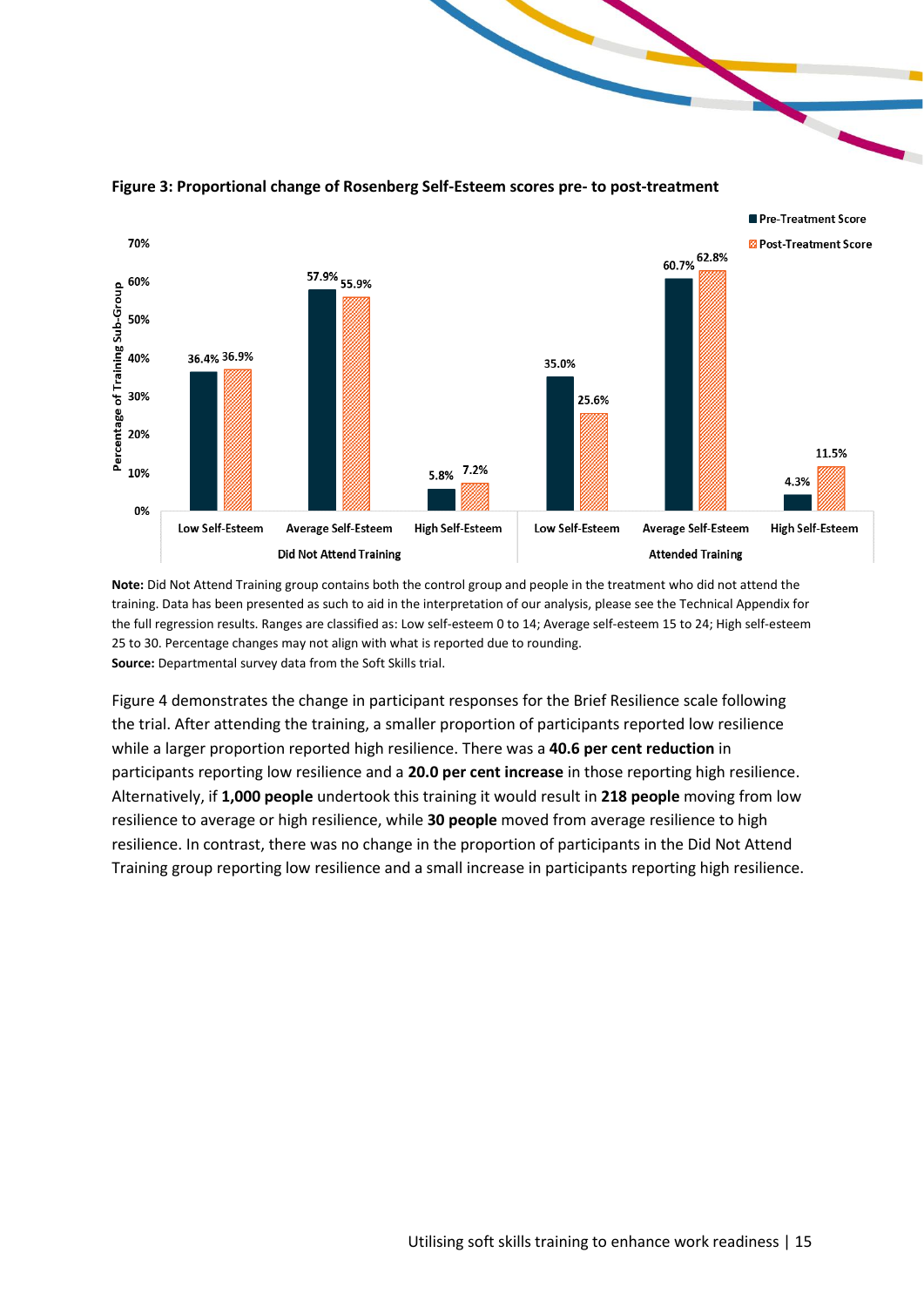

#### <span id="page-15-0"></span>**Figure 4: Proportional change of Brief Resilience Scale scores pre- to post-treatment**

Note: Did Not Attend Training group contains both the control group and people in the treatment who did not attend the training. Data has been presented as such to aid in the interpretation of our analysis, please see the Technical Appendix for the full regression results. Ranges are classified as: Low resilience 1 to 2.99: Average resilience 3 to 4.30: High resilience 4.31 to 5. Percentage changes may not align with what is reported due to rounding. Source: Departmental survey data from the Soft Skills trial.

Figure 5 demonstrates the change in participant responses for the Career Self-Efficacy scale following the trial. After attending the training, a larger proportion reported high Career Self-Efficacy. There is a **31.8 per cent increase** in those reporting high Career Self-Efficacy. However, it should be noted, despite the above results, the analysis found no statistically significant difference in the scores between the control and treatment groups.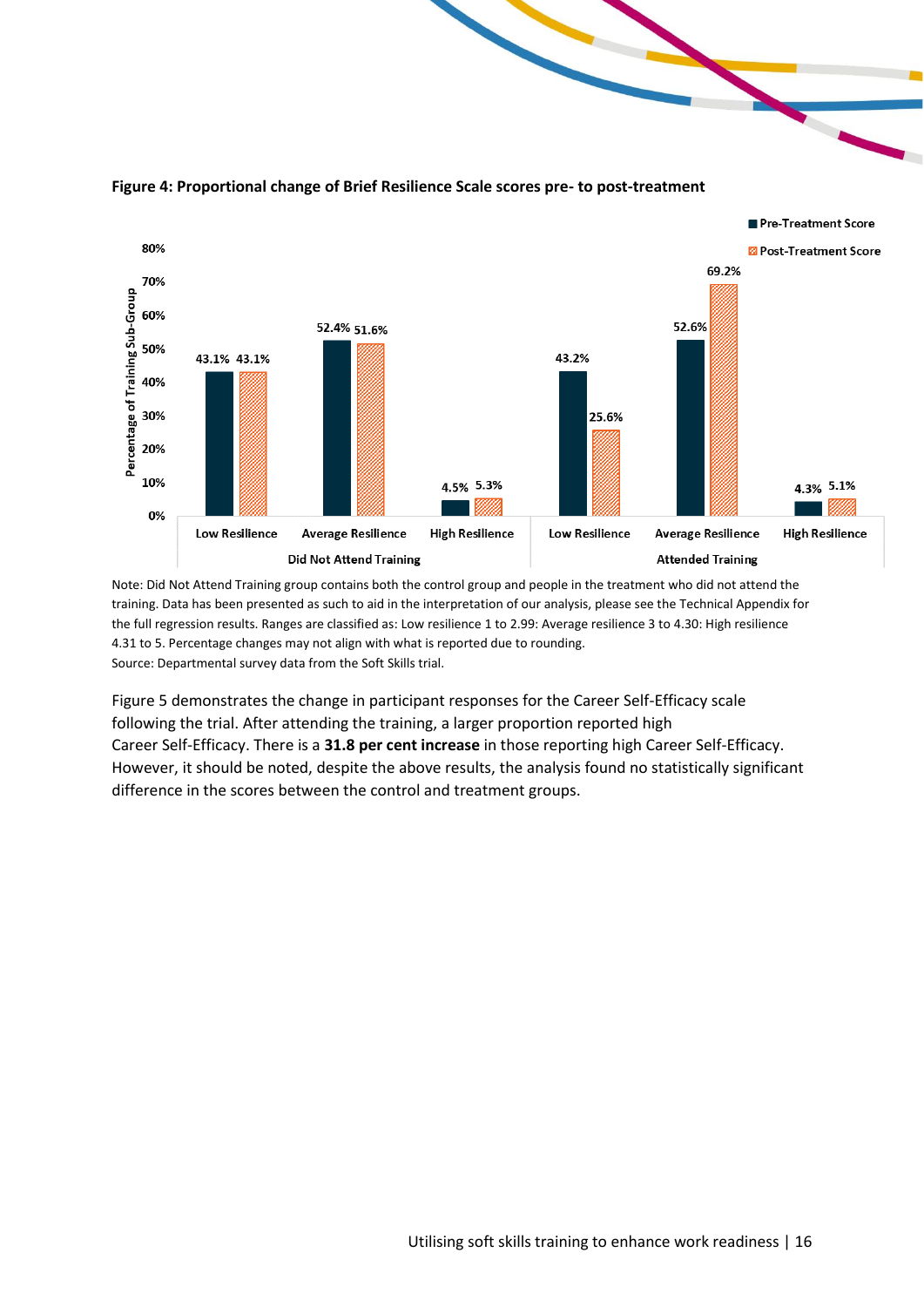

<span id="page-16-1"></span>**Figure 5: Proportional change of Career Self-Efficacy Scale scores pre- to post-treatment**

**Note:** Did Not Attend Training group contains both the control group and people in the treatment who did not attend the training. Data has been presented as such to aid in the interpretation of our analysis, please see the Technical Appendix for the full regression results. Ranges are classified as: Low career self-efficacy 10 to 25: Average career self-efficacy 26 to 40: High career self-efficacy 41 to 55. Percentage changes may not align with what is reported due to rounding. **Source:** Departmental survey data from the Soft Skills trial.

#### <span id="page-16-0"></span>**Was there an impact on employment outcomes?**

Given the potential link between psychological work readiness, job search and employment outcomes, the impact of the trial on participants' employment outcomes was analysed<sup>11</sup>. However, a significant difference in job placements between the control and treatment groups was not found. There could be a few reasons for this:

- The sample size was not large enough to detect differences in job placements between the groups<sup>12</sup>.
- There is some evidence to suggest that job search assistance training has most of its impact in the first year (Cottier et al, 2018). Noting that any gains in self-esteem, resilience and life satisfaction need to be built on with other skills and possibly work experience within this timeframe, the opportunity to do so for trial participants was severely restricted given the impact of COVID-19 in 2020 (recall the trial ended at the end of December 2019). The potential for the soft skills training to have any impact on employment or further education was therefore very limited.
- Due to both COVID-19 and the 2019–20 bushfires, the labour market softened significantly as the trial was operating, with fewer vacancies available. As such, some of the participants were

 $11$  The Department undertook analysis of job placements up to six months following the beginning of the training. Due to being unable to conclusively determine if the training helped a job seeker find employment or if other business as usual services helped, a cut off of six months was chosen.

 $12$  To detect a two-percentage point difference in the rate of job placements, a sample of 6,802 was required; 3,385 participants were in the final sample.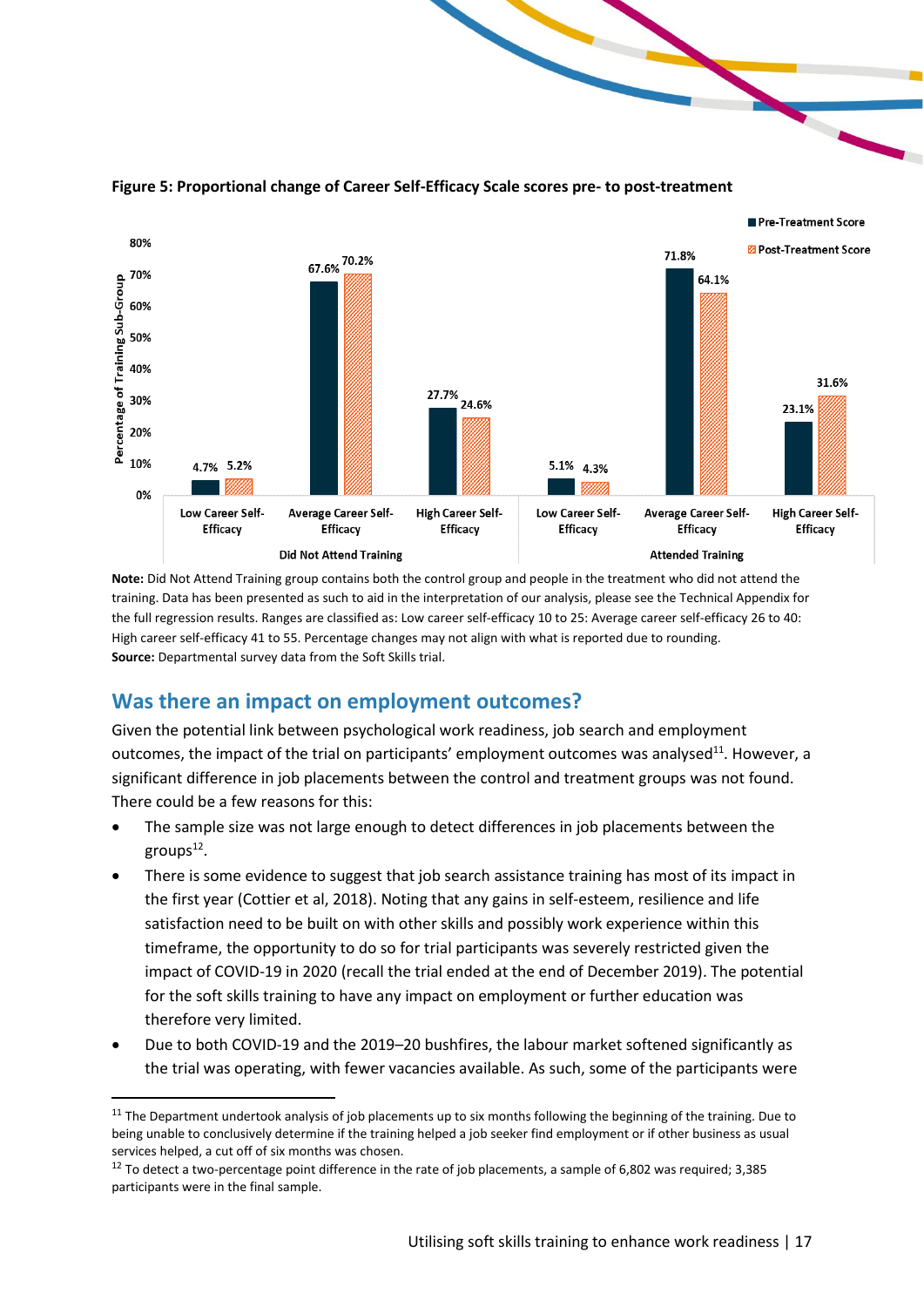not able to move into vacancies that would have ordinarily existed. With good labour market conditions, the soft skills training would be expected to help some of the participants move closer to securing employment.

The analysis found limited evidence suggesting that job seekers who attended training earlier in the trial period were more likely to have obtained employment compared to the control group. However, the effect size was small and the result was statistically insignificant. As already stated, this result may have also been affected by the impact of COVID-19.

## <span id="page-17-0"></span>**What did the training participants say?**

The positive changes in psychological work readiness outlined above align with survey data collected by Bounce. Bounce asked participants to rate themselves on a range of indicators related to soft skills and psychological work readiness before and after the trial. Analysis was undertaken on the change in participants' self-rated assessment scores<sup>13</sup>. Figure 6 outlines this analysis.



#### <span id="page-17-1"></span>**Figure 6: Mean change in scores – participant assessments**

**Source:** Bounce post-training survey of participants.

Participants identified confidence as being the most improved soft skill. Participants also rated their motivation, self-management and resilience as areas of improvement following the training. In addition, elements of the training were identified that might have caused an increase in soft skills as measured by our four separate tools. For example, some participants noted the training gave them increased self-confidence and helped them establish a more robust social network.

> I've learned a lot of self-worth and improved my confidence. I've improved several skills that will help me obtain work, my résumé and my cover letter look better than ever, and [I] have started to plan my days more efficiently.

 $13$  That is, if the initial score survey score was 7 and the post survey score was 8, there is a change of 1.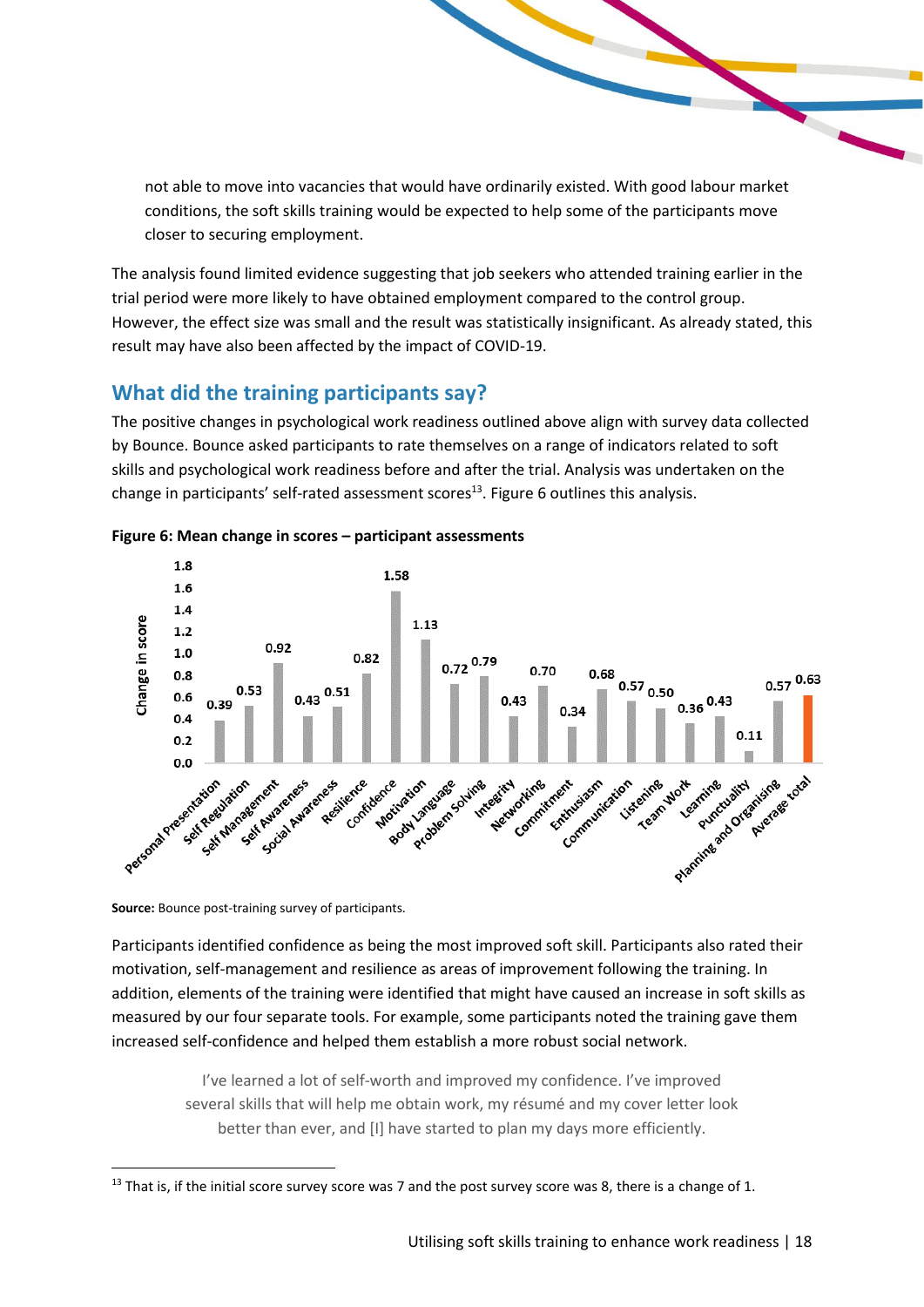Job seeker, female, 18–24, Soft Skills training participant

Participants also identified aspects of the training that were of value to them. Notably, anchoring and reframing techniques to manage negative thoughts was identified as an area they found important throughout the training.

I also realised a lot of my negative thought patterns and how to anchor or replace them with good positive thoughts.

Job seeker, female, 25–34, Soft Skills training participant

Furthermore, some participants noted that the trainer played a significant role in helping them engage with the training.

> [Trainer name] managed to get everyone the ability to open up and not just about career but life in general. He was very approachable.

> > Job seeker, female, 45-54, Soft Skills training participant

## <span id="page-18-0"></span>**Part 5: What did we learn?**

Overall, the trial was successful at increasing Stream B and C job seekers' self-esteem, resilience and life satisfaction. While career self-efficacy was also measured, no effect was detected.

Results suggest that training that considers the breadth of soft skills (including psychological work readiness) can help disadvantaged job seekers with complex barriers build the confidence, resilience and motivation to become more job ready. Previous research with job seekers identified that improving aspects of psychological work readiness (including self-esteem and resilience) is linked with motivation to apply for jobs and talk to employers, and increased confidence at job interviews. This suggests this form of training, particularly when complemented with other relevant assistance, may help disadvantaged job seekers find employment, and with it, increase their living standards and wellbeing.

Finally, several components of the training that resonated with job seekers were discovered. This included anchoring and reframing techniques to overcome negative thoughts, the development of social networks and the perceived overall quality of the trainer.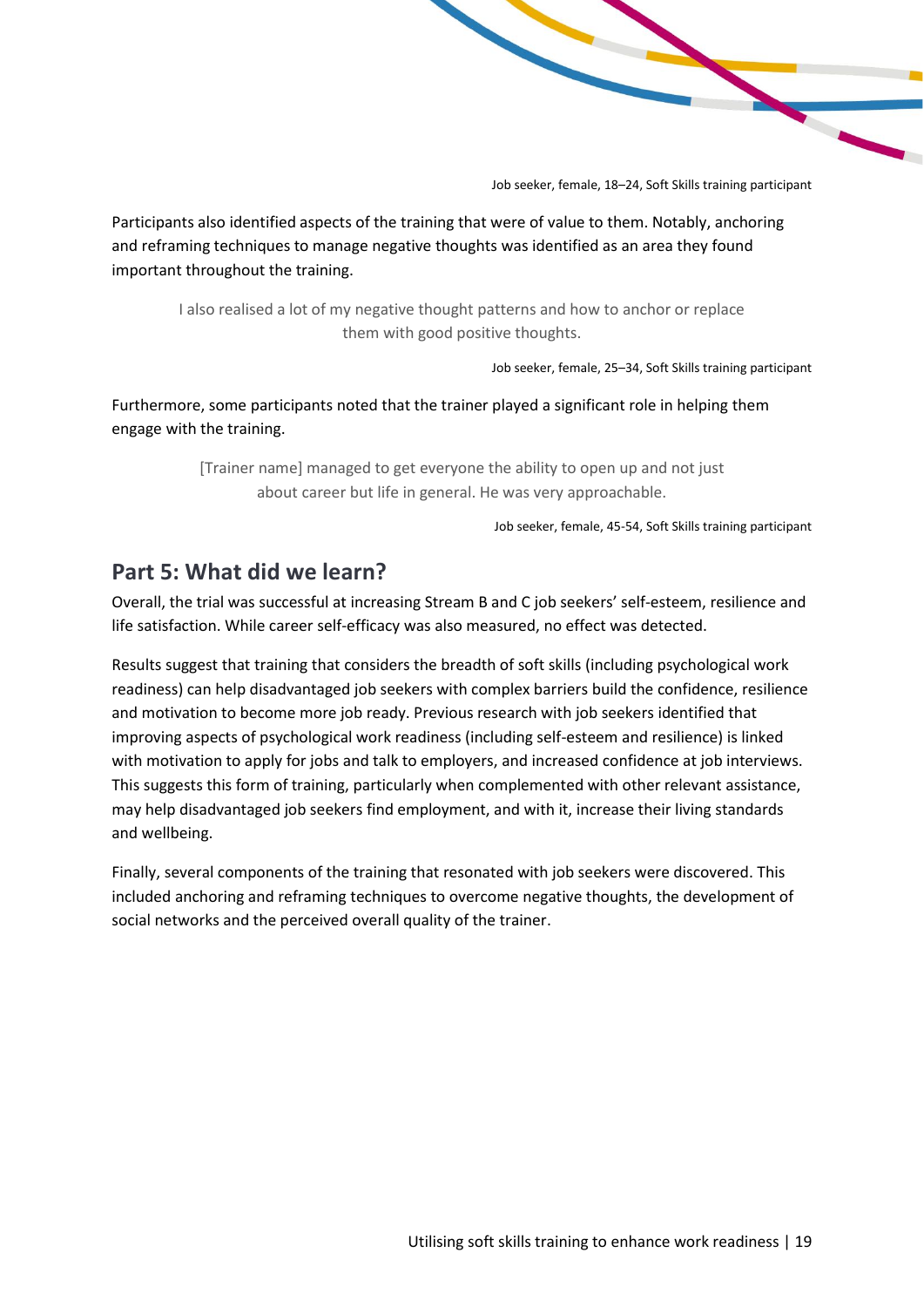## <span id="page-19-0"></span>**Reference list**

Cottier L, Flückiger Y, Kempeneers P, and Lalive R (2018) *[Does job search assistance really raise](https://papers.ssrn.com/sol3/papers.cfm?abstract_id=3249880)  [employment?](https://papers.ssrn.com/sol3/papers.cfm?abstract_id=3249880)* IZA, Discussion paper 11766, accessed 21 October 2021.

Deloitte Access Economics (2017) *[Soft skills for business success](https://www2.deloitte.com/au/en/pages/economics/articles/soft-skills-business-success.html)*, report to DeakinCo, Deloitte Access Economics website, accessed 21 October 2021.

Department of Employment (2016) *[Employability Skills Training: Consultation Paper](https://sharedservicescentre.sharepoint.com/sites/DESE-AppliedandBehaviouralEconomics-TEAM/Shared%20Documents/Soft%20Skills/Reports/Department%20of%20Employment%20(2016)%20Employability%20Skills%20Training:%20Consultation%20Paper.%20Canberra,%20Australia.)*, DESE website, accessed 21 October 2021.

Department of Jobs and Small Business (2018) *I want [to work, Employment Services 2020 Report](https://www.dese.gov.au/new-employment-services-model/resources/i-want-work)*, DESE website, accessed 21 October 2021.

Dockery AM (2003) [Happiness, life satisfaction and the role of work: Evidence from two Australian](https://www.researchgate.net/profile/Alfred-Dockery/publication/228848009_Happiness_Life_Satisfaction_and_the_Role_of_Work_Evidence_from_Two_Australian_Surveys/links/02e7e51dcba1641d69000000/Happiness-Life-Satisfaction-and-the-Role-of-Work-Evidence-from-Two-Australian-Surveys.pdf)  [surveys \[PDF 188KB\],](https://www.researchgate.net/profile/Alfred-Dockery/publication/228848009_Happiness_Life_Satisfaction_and_the_Role_of_Work_Evidence_from_Two_Australian_Surveys/links/02e7e51dcba1641d69000000/Happiness-Life-Satisfaction-and-the-Role-of-Work-Evidence-from-Two-Australian-Surveys.pdf) School of Economics and Finance, Curtin University of Technology, accessed 21 October 2021.

Headey B, Wooden M (2004) The effects of wealth and income on subjective well-being and illbeing, *Economic record*, *80:*24-33.

Jensen R (2010) The (perceived) returns to education and the demand for schooling. *The Quarterly Journal of Economics, 125*(2)*:515*-48.

Koopman MY, Pieterse ME, Bohlmeijer ET, Drossaert CH (2017) Mental health promoting interventions for the unemployed: a systematic review of applied techniques and effectiveness, *International Journal of Mental Health Promotion, 19*(4):202-23.

Lippman LH, Ryberg R, Carney R, Moore KA (2015) Workforce Connections: Key "soft skills" that foster youth workforce success: toward a consensus across fields, *Washington, DC: Child Trends*.

Lucas RE, Clark AE, Georgellis Y, Diener E (2004) Unemployment alters the set point for life satisfaction, *Psychological science, 15*(1):8-13.

Moorhouse A, Caltabiano ML (2007) Resilience and unemployment: Exploring risk and protective influences for the outcome variables of depression and assertive job searching, *Journal of Employment Counseling, 44*(3):115-25.

Rose D and Stavrova O (2019) Does life satisfaction predict reemployment? Evidence form German panel data, *Journal of Economic Psychology, 72*:1–11

Wanberg CR, Glomb TM, Song Z, Sorenson S (2005) Job-search persistence during unemployment: A 10-wave longitudinal study, *Journal of applied psychology, 90*(3):411.

Whelan N, McGilloway S, Murphy MP, McGuinness C (2018) EEPIC-Enhancing Employability through Positive Interventions for improving Career potential: the impact of a high support career guidance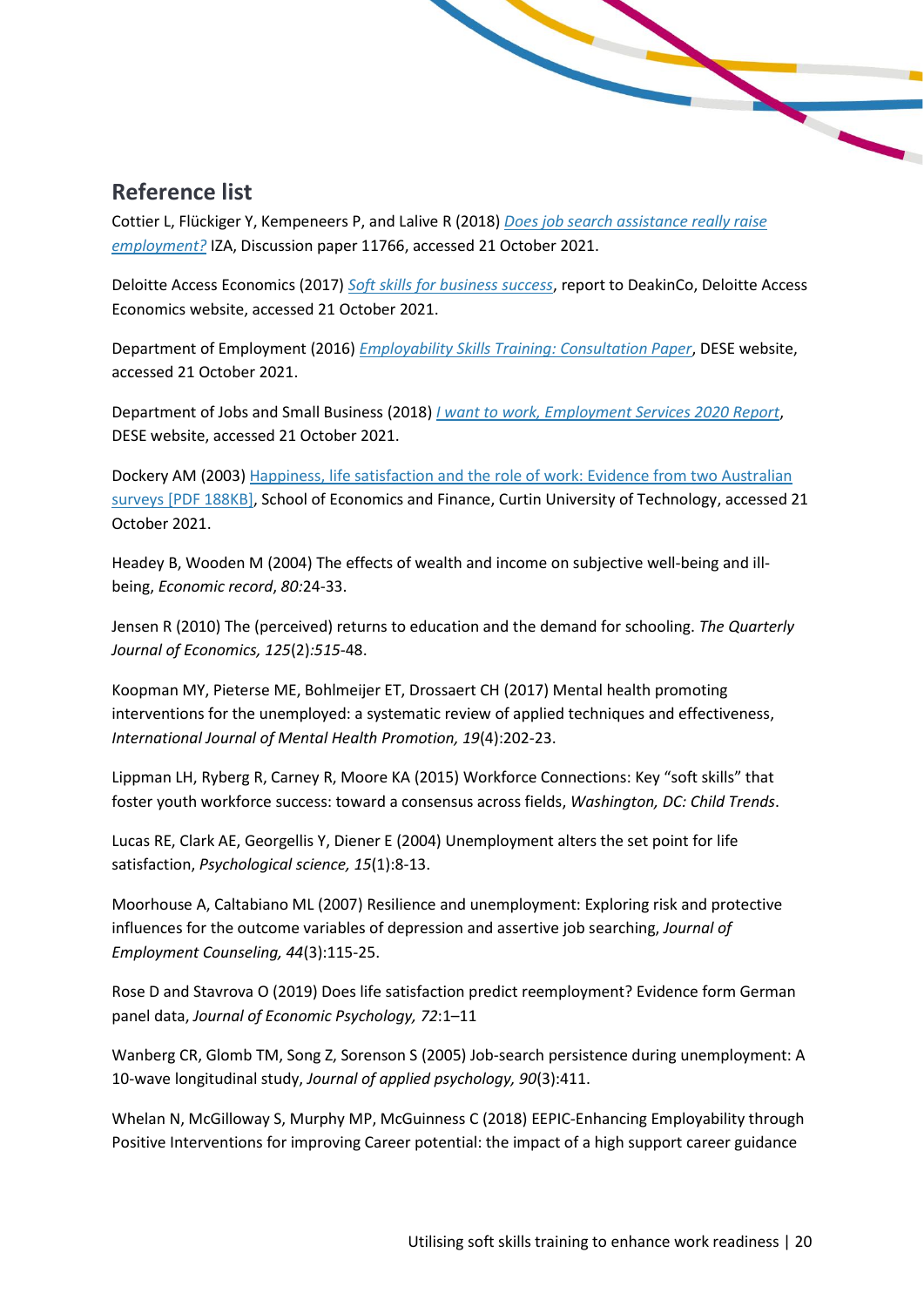intervention on the wellbeing, hopefulness, self-efficacy and employability of the long-term unemployed-a study protocol for a randomised controlled trial. *Trials, 19*(1):1-8.

Wooldridge JM (2015) *Introductory econometrics: A modern approach,* Cengage learning.

van Hooft EA, Kammeyer-Mueller JD, Wanberg CR, Kanfer R, Basbug G (2020) Job search and employment success: A quantitative review and future research agenda. *Journal of Applied Psychology, 106*(5):674, doi.org/10.1037/apl0000675.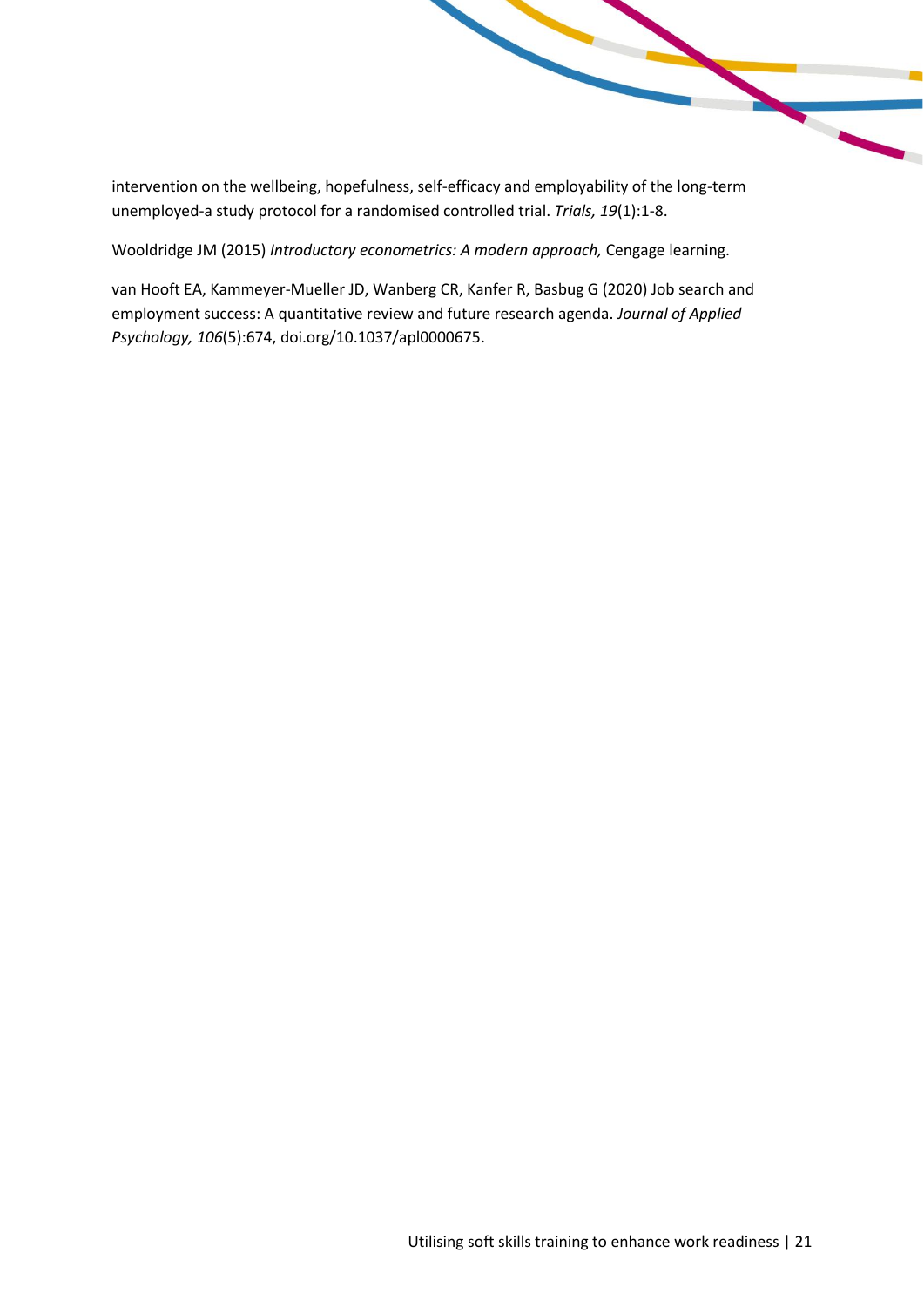## <span id="page-21-0"></span>**Technical Appendix**

### <span id="page-21-1"></span>**How were eligible job seekers identified?**

The department sampled 10,184 job seekers between March and October 2019. Eligible participants within the trial areas (Melbourne, Sydney, Brisbane, Newcastle and Regional Victoria) were sent an invitation to complete a pre-intervention assessment. Job seekers had two weeks to complete the assessment. The assessment contained four different psychometric scales that were used to assess an individual's life satisfaction, self-esteem, career self-efficacy and resilience (32 questions). 3,385 job seekers completed the pre-intervention assessment and were randomised into the trial, with 1,695 job seekers allocated to the control group and 1,690 job seekers into the treatment group. Control group participants continued to receive 'business as usual' support from their employment services provider, while the treatment group were invited to take part in the soft skills training.

For a job seeker to be considered eligible for the trial, several criteria had to be met before inclusion in the trial. Eligibility criteria for this trial were as follows:

- A participant must be in Stream B or C
- Active job seekers currently on the jobactive caseload (excludes suspended or pending job seekers)<sup>14</sup>
- Must be on the caseload of a designated trial site
- Must have a valid phone number that is not shared by multiple people<sup>15</sup>
- Participants must have full-time participation requirements<sup>16</sup>
- Participants must not be younger than 18 or older than 60
- Participants must not have a 'sensitive flag'<sup>17</sup>
- Participants must not be tracking towards an employment outcome<sup>18</sup>
- Participants must not already be undertaking an accredited or non-accredited training
- Exclude job seekers who are marked as deceased, in prison, experiencing a medical issue<sup>19</sup> or a major personal crisis based on the department's administrative data
- Excludes those marked as being in paid work or study

- remains in sustainable Employment or self-employment which reduces their reliance on income support, or
- if they are eligible, completes a Qualifying Education or Training Courses.

<sup>&</sup>lt;sup>14</sup> Commenced in jobactive.

<sup>&</sup>lt;sup>15</sup> Based on departmental administrative data, along with a thorough check of mobile length and validity (e.g. a valid mobile telephone number was defined as 11 digits long and does not begin with any other number other than a zero or a four).

<sup>&</sup>lt;sup>16</sup> Job seekers will generally either have full-time or part-time mutual obligation requirements. Job seekers with full-time mutual obligation requirements should be looking for work on a full-time basis and actively addressing individual circumstances that may affect their capacity to undertake paid work.

 $17$  Job seekers marked with the sensitive tag are marked as such due to domestic violence events, witness protection etc.

<sup>&</sup>lt;sup>18</sup> An employment services provider may claim an Outcome Payment when a Participant who they have helped:

 $19$  This includes being marked as having a sudden illness, medical incapacity, in rehabilitative services.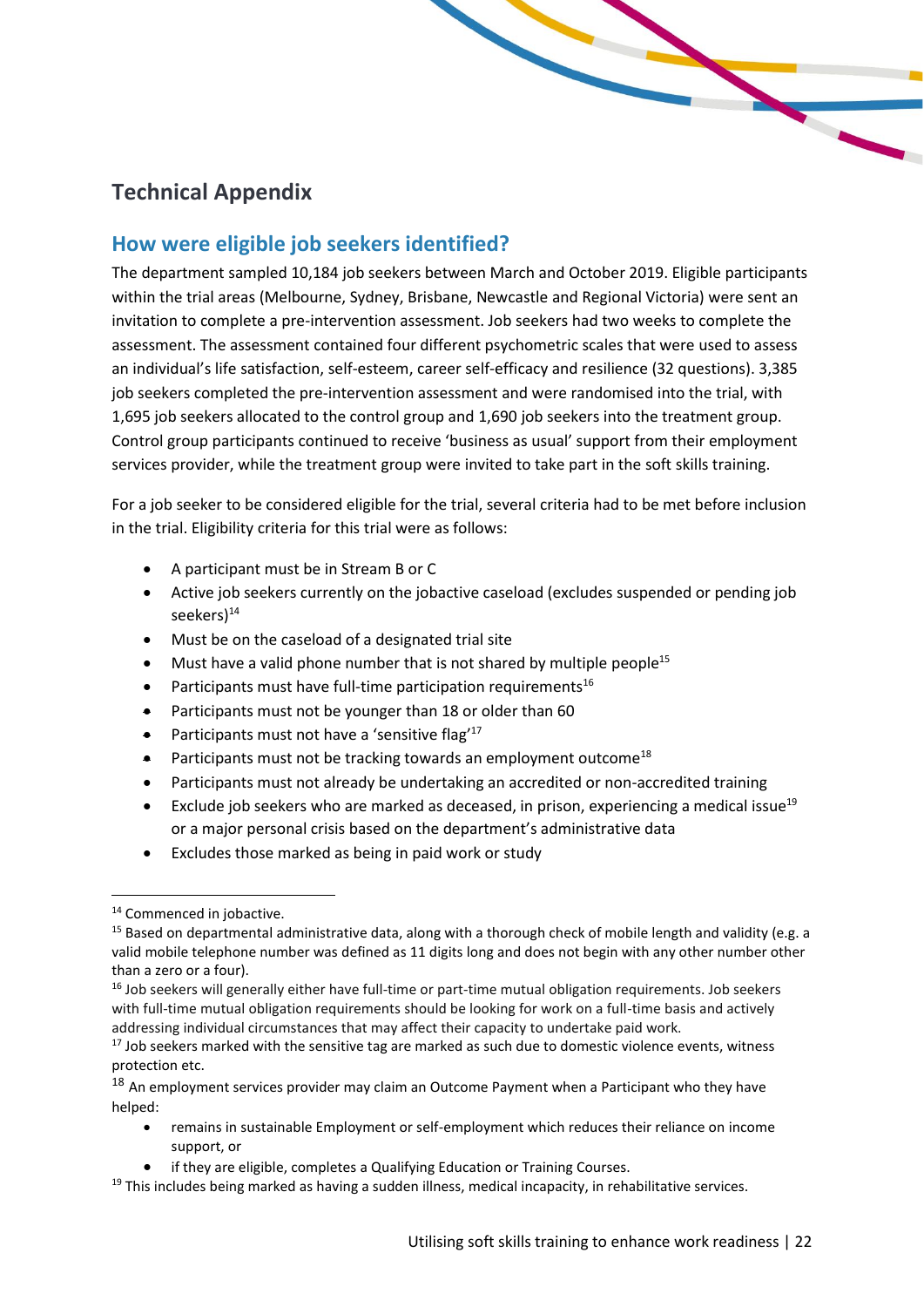#### <span id="page-22-0"></span>**Random assignment**

The R package 'SeqAlloc' was utilised, in conjunction with the caralloc() function to perform covariate adjusted sequential allocation. Covariate-adjusted-imbalance-tolerance sequential allocation was used with equal weights to each balancing variable.

Selection was balanced using the following variables:

- Stream
- age
- gender and
- length of time unemployed.

To ensure potential participants were still eligible for the trial, the department conducted a second eligibility check after the close of the pre-intervention assessment using administrative data prior to randomisation. This was done to ensure potential participants had not found employment or moved to education during the pre-assessment phase. Where possible, confirmation of employment or educational status of a participant with their jobactive provider was sought.

#### <span id="page-22-1"></span>**Statistical analysis**

An estimate for the treatment effect, which is interpreted as the average causal impact of our interventions on the outcome was derived using two different regression models. Both these regression models calculate an effect size, which is the difference in soft skill measures between the control and treatment conditions.

The Department undertook two different types of analysis to generate robust results:

- We conducted an instrumental variables analysis to determine a local average treatment effect. Instrumental variables analysis recovers the impact of the treatment on those participants that actually attended the training. The instrumental variable (Z) is the allocation to treatment or control, the outcome (Y) is the post-assessment score and the variable of interest (X) is if the job seeker attended the training or did not attend training. A discussion of the mechanics of instrumental variables is beyond the scope of this paper<sup>20</sup>.
- We also conducted an intention-to-treat analysis that allows us to draw unbiased and accurate conclusions from an intervention. Intention-to-treat analysis is a method for analysing results for all participants based on the group (control or treatment) they were assigned to, regardless of their actual attendance at the training<sup>21</sup>. While intention-to-treat provides us with an unbiased estimate for those allocated to the treatment group, regardless of their attendance of the training, it likely underestimates the effect of the treatment on the treated.

<sup>&</sup>lt;sup>20</sup> See Wooldridge (2015) for an introductory discussion of instrumental variables. Other econometric or statistical textbooks also typically cover this topic.

 $21$  Only those who completed both the pre- and post-intervention assessment were included in the final analysis.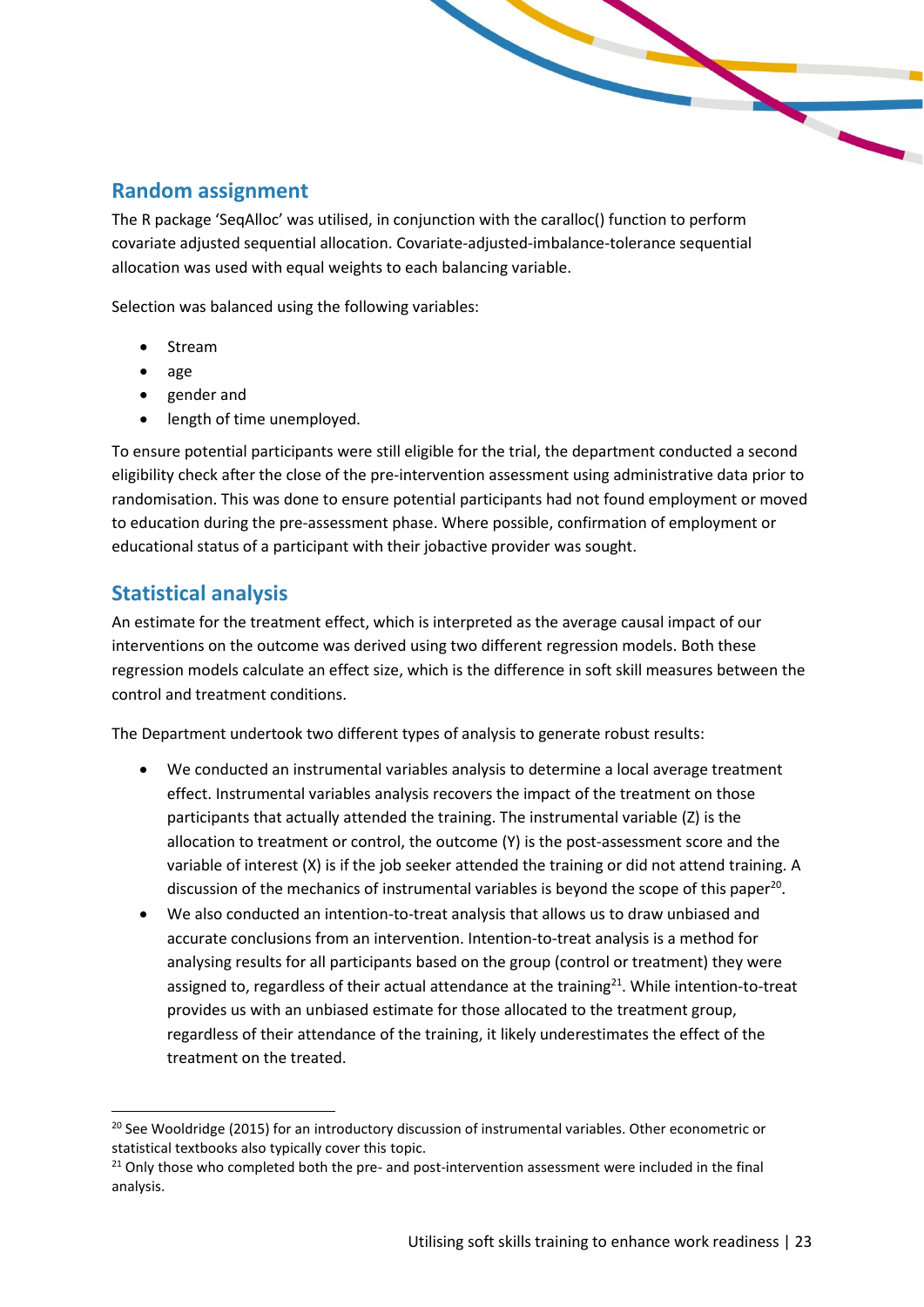Given the above, there was attrition in our samples that may have impacted the results of this trial. Complete case analysis was used for each outcome measured $^{22}$ .

#### <span id="page-23-0"></span>**Primary outcome measures**

The intention of the trial was to improve the soft skills development of Stream B and C jobactive participants. The researchers hypothesised the soft skills training would lead to an improvement in participant soft skills due to three main factors:

- The training focused on building confidence, motivation, personal principles and resilience.
- The training used behavioural insights to encourage attendance, including having flexible teaching methods in response to personal learning styles as well as the usual notification methods such as SMS to 'nudge' attendance.
- The training utilised a strength-based approach and actively reframed negative ideas into positive ones.<sup>23</sup>

Table 1 outlines the four assessment tools used to measure changes in soft skills during the trial. Specifically, the assessments aim to measure the wellbeing, self-esteem, career self-efficacy and resilience of the control and treatment groups, before and after the trial period. The assessments are supported by peer-reviewed research and can be thought of as proxies for measures of soft skills (Whelan et al, 2018)**.**

It is important to note that these measures are dependent on a participant comparing their own perceptions of their level of soft skills from one point in time to another, and therefore do not use a standardised scale. This makes the results somewhat difficult to interpret. However, the measures can simply be interpreted as the higher the score, the better the participant's perception of that soft skill. For example, a score of 15 for Satisfaction with Life is better than a score of 10.

| <b>Assessment tool</b>                    | <b>Measuring</b>     | <b>Questions</b> | Scale range        |
|-------------------------------------------|----------------------|------------------|--------------------|
| <b>Satisfaction with Life</b>             | Wellbeing            | 5                | 5 to 35            |
| <b>Rosenberg Self-Esteem Scale</b>        | Self-esteem          | 10               | 0 <sub>to</sub> 30 |
| <b>Career Self-Efficacy Questionnaire</b> | Career self-efficacy | 11               | 11 to 55           |
| <b>Brief Resilience Scale</b>             | Resilience           | 6                | 1 to 5             |

#### <span id="page-23-1"></span>**Table 2: Primary outcome measures**

<sup>&</sup>lt;sup>22</sup> Manski bounds and Lee bounds were explored, however, the bounds were found to be very wide. This was not unexpected given the level of attrition.

<sup>&</sup>lt;sup>23</sup> Strength-based approaches focus on a person's strengths and how these can be enhanced to improve particular life outcomes. They aim 'to find and nurture genius and talent', and 'to make life more fulfilling' as opposed to traditional psychology approaches which focus on weaknesses and aim to treat and cure these weaknesses.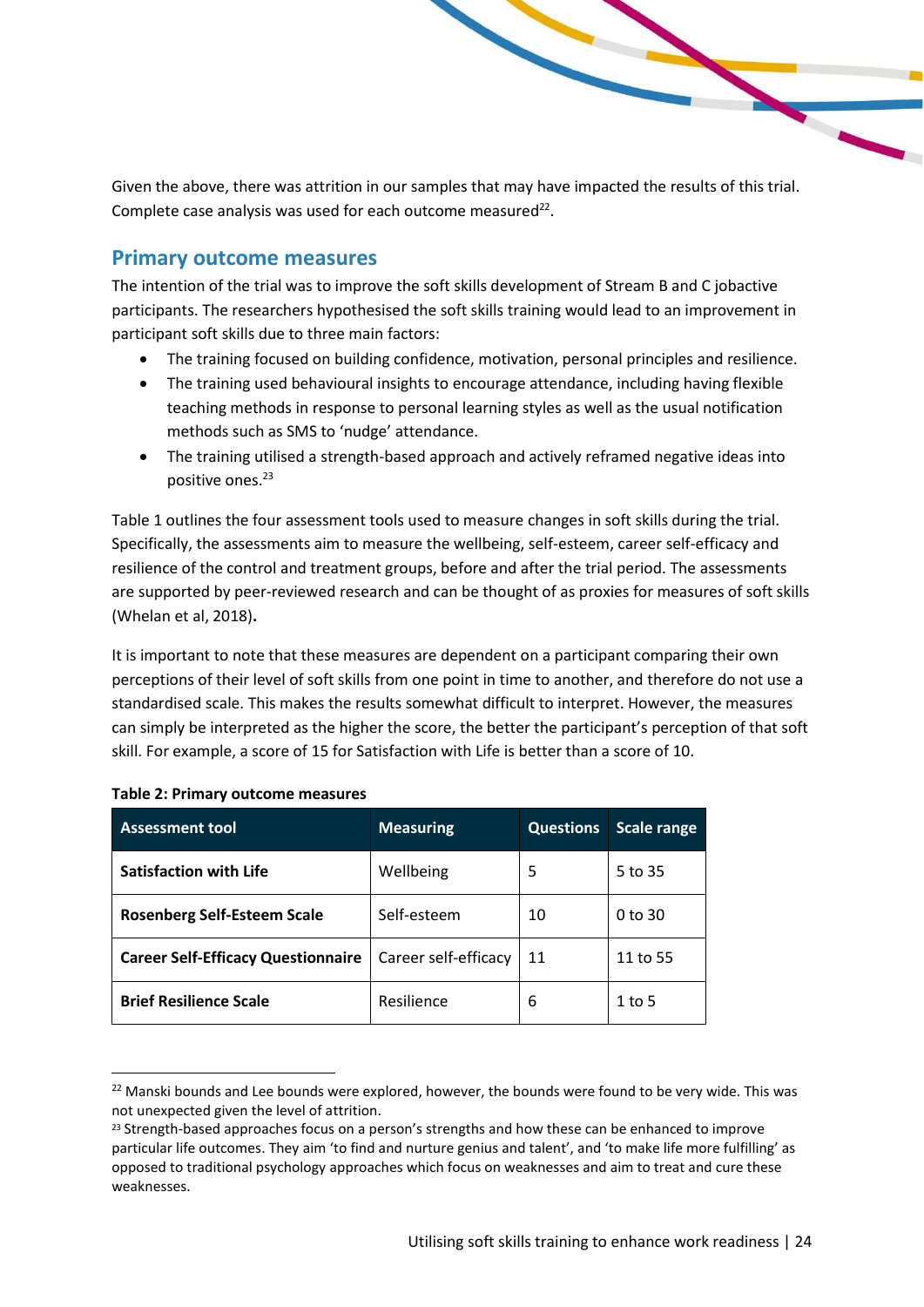#### <span id="page-24-0"></span>**Instrumental variables analysis**

For our main analysis, an instrumental variables analysis was utilised to measure the average effect of the treatment on those who attended the soft skills training. Using this method, three different regression models were analysed, which are specified below in Table 2. The preferred model is 'Model C' as this includes key variables that potentially have an association to the dependent variable (i.e. assessment scores).

|                   | <b>Model A</b>                            | <b>Model B</b>                                                                       | <b>Model C</b>                                                                                                           |
|-------------------|-------------------------------------------|--------------------------------------------------------------------------------------|--------------------------------------------------------------------------------------------------------------------------|
| <b>Outcome</b>    | Post-assessment<br>result<br>(continuous) | Post-assessment result<br>(continuous)                                               | Post-assessment result<br>(continuous)                                                                                   |
| Instrument        | Allocation                                | Allocation                                                                           | Allocation                                                                                                               |
| <b>Covariates</b> | Attended<br>training                      | Attended training, age,<br>unemployment, stream,<br>gender, pre-assessment<br>result | Attended training, age,<br>unemployment, stream, gender,<br>pre-assessment result, and<br>participation wave (one to 17) |

<span id="page-24-1"></span>

| Table 3: Instrumental variables regression models |  |  |  |
|---------------------------------------------------|--|--|--|
|---------------------------------------------------|--|--|--|

A statistically significant impact on the soft skills of participants who received the training was found. In other words, there was a positive effect from the training, namely an average:

- 2.46 point improvement in the Satisfaction with Life scale (p < 0.05)
- 1.56 point improvement in Rosenberg Self-Esteem scale (p < 0.05) and
- 0.38 point improvement in the Brief Resilience scale ( $p < 0.01$ )<sup>24</sup>.

The results for this analysis can be found below in Tables 3 to 6.

#### <span id="page-24-2"></span>**Table 4: Satisfaction with Life instrumental variables results**

|                                                                                                      | <b>Model A</b> | <b>Model B</b> | Model C  |
|------------------------------------------------------------------------------------------------------|----------------|----------------|----------|
|                                                                                                      | $2.45*$        | $2.33**$       | $2.46**$ |
| <b>Treatment group</b>                                                                               | (1.37)         | (1.05)         | (1.05)   |
| Controls for age, gender, unemployment duration and<br>Stream and pre-intervention assessment result | No             | Yes            | Yes      |

<sup>&</sup>lt;sup>24</sup> These results may represent an upper bound of the treatment effect.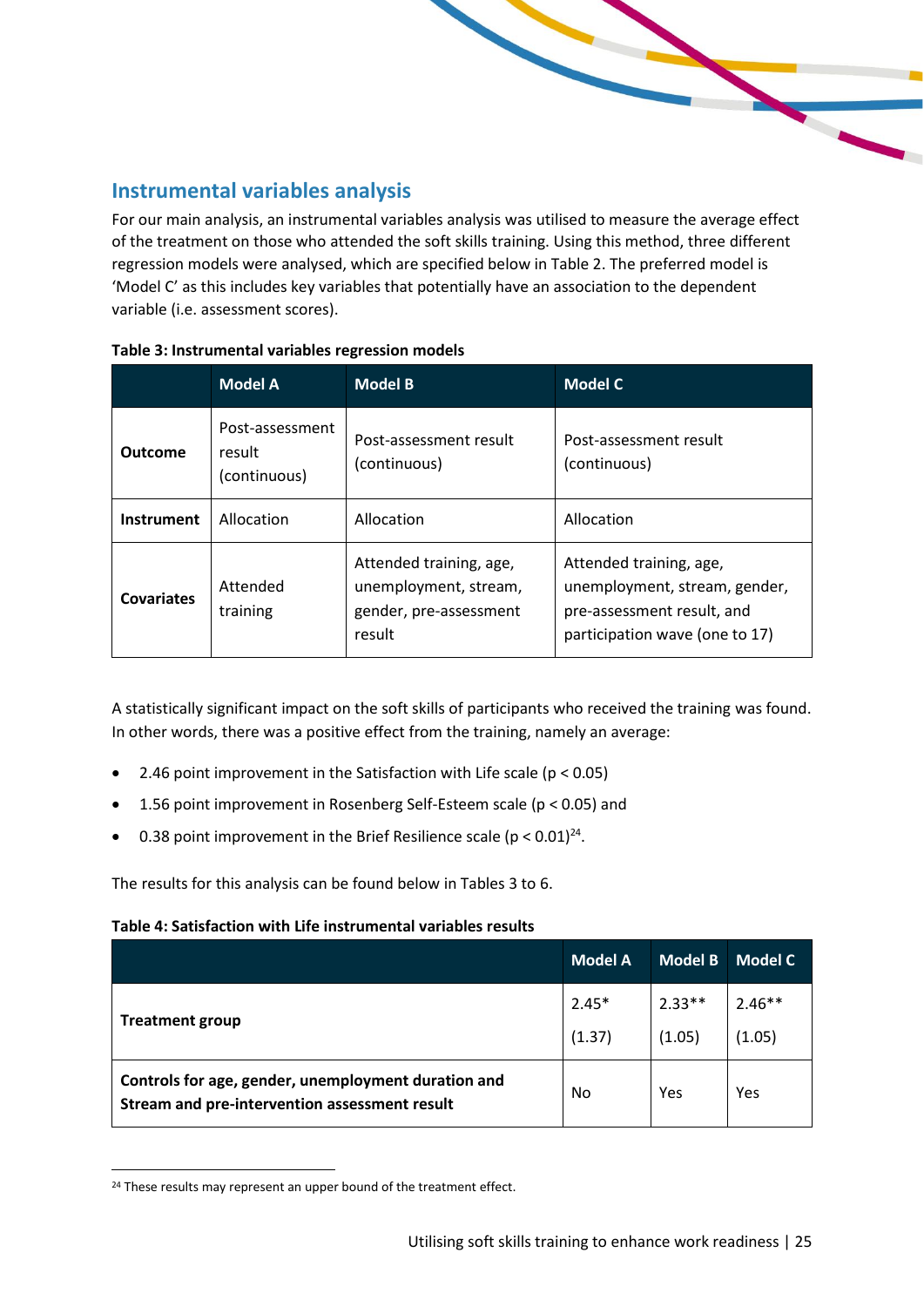|                                     | <b>Model A</b> | <b>Model B</b> | Model C |
|-------------------------------------|----------------|----------------|---------|
| Controls for waves of participation | No             | No             | Yes     |
| <b>R-squared</b>                    | 0.01           | 0.42           | 0.42    |
| <b>Observations</b>                 | 2114           | 2114           | 2114    |

Note: \* p-value less than 0.1; \*\* p-value less than 0.05; \*\*\* p-value less than 0.01. Numbers in brackets are the heteroskedasticity-robust standard error.

#### <span id="page-25-0"></span>**Table 5: Rosenberg Self-Esteem Scale instrumental variables results**

|                                                                                                      | <b>Model A</b> | <b>Model B</b> | <b>Model C</b> |
|------------------------------------------------------------------------------------------------------|----------------|----------------|----------------|
|                                                                                                      | 1.63           | $1.55***$      | $1.56**$       |
| <b>Treatment group</b>                                                                               | (1.01)         | (0.71)         | (0.72)         |
| Controls for age, gender, unemployment duration and<br>Stream and pre-intervention assessment result | No.            | Yes            | Yes            |
| <b>Controls for waves of participation</b>                                                           | No             | No.            | Yes            |
| R-squared                                                                                            | 0.01           | 0.50           | 0.51           |
| <b>Observations</b>                                                                                  | 2103           | 2103           | 2103           |

Note: \* p-value less than 0.1; \*\* p-value less than 0.05; \*\*\* p-value less than 0.01. Numbers in brackets are the heteroskedasticity-robust standard error.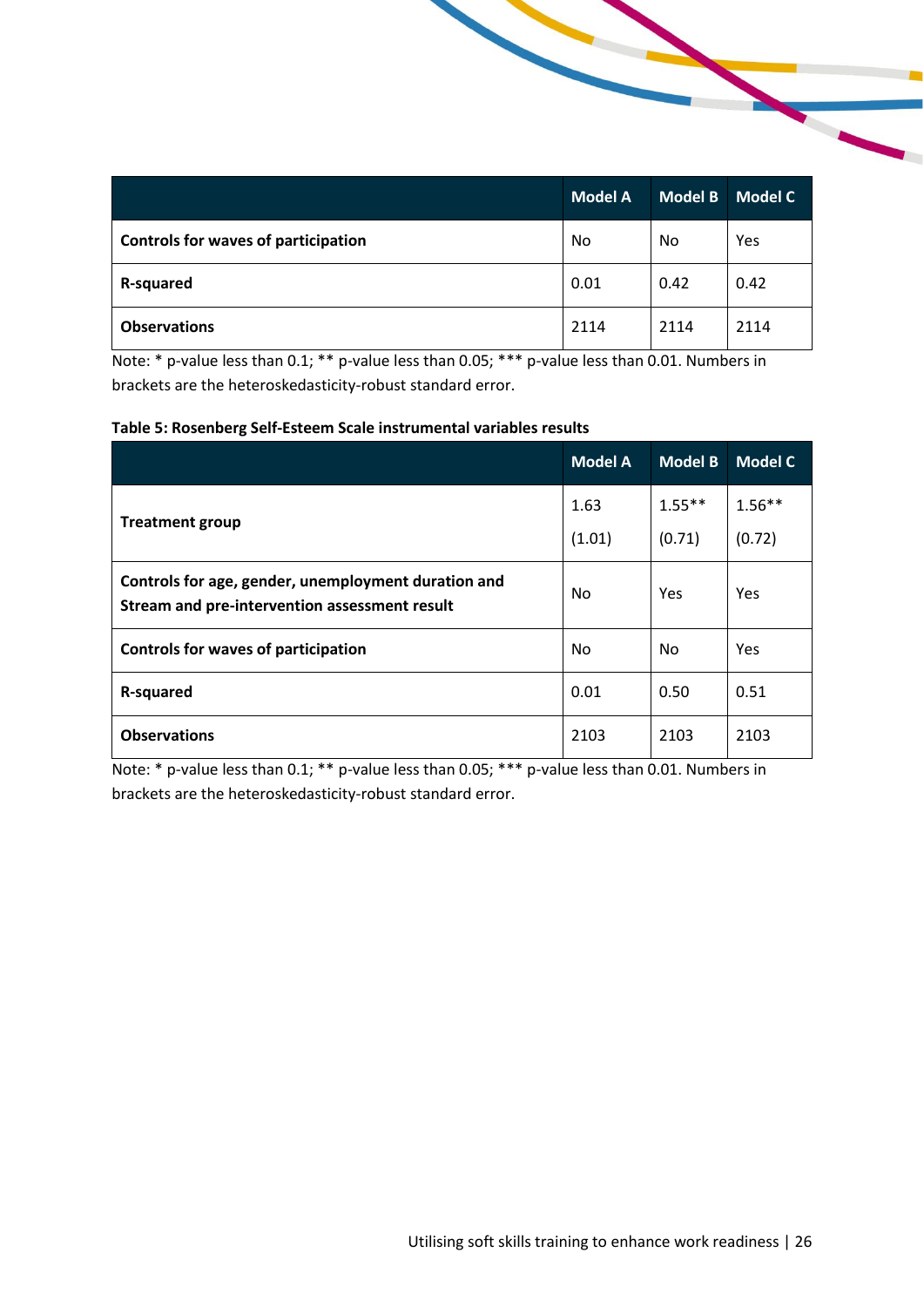<span id="page-26-1"></span>**Table 6: Career Self-Efficacy instrumental variables results**

|                                                                                                      | <b>Model A</b> | <b>Model B</b> | <b>Model C</b> |
|------------------------------------------------------------------------------------------------------|----------------|----------------|----------------|
|                                                                                                      | $-0.60$        | $-0.11$        | 0.00           |
| <b>Treatment group</b>                                                                               | (1.33)         | (0.99)         | (0.98)         |
| Controls for age, gender, unemployment duration and<br>Stream and pre-intervention assessment result | No             | Yes            | Yes            |
| <b>Controls for waves of participation</b>                                                           | No             | <b>No</b>      | Yes            |
| R-squared                                                                                            | 0.00           | 0.45           | 0.51           |
| <b>Observations</b>                                                                                  | 2083           | 2083           | 2083           |

Note: \* p-value less than 0.1; \*\* p-value less than 0.05; \*\*\* p-value less than 0.01. Numbers in brackets are the heteroskedasticity-robust standard error.

<span id="page-26-2"></span>

|  | Table 7: Brief Resilience Scale instrumental variables results |
|--|----------------------------------------------------------------|
|--|----------------------------------------------------------------|

|                                                                                                      | <b>Model A</b> | <b>Model B</b> | Model C   |
|------------------------------------------------------------------------------------------------------|----------------|----------------|-----------|
| <b>Treatment group</b>                                                                               | 0.20           | $0.38***$      | $0.38***$ |
|                                                                                                      | (0.15)         | (0.11)         | (0.11)    |
| Controls for age, gender, unemployment duration and<br>Stream and pre-intervention assessment result | No             | Yes            | Yes       |
| <b>Controls for waves of participation</b>                                                           | No             | No             | Yes       |
| <b>R-squared</b>                                                                                     | 0.01           | 0.45           | 0.51      |
| <b>Observations</b>                                                                                  | 2080           | 2080           | 2080      |

Note: \* p-value less than 0.1; \*\* p-value less than 0.05; \*\*\* p-value less than 0.01. Numbers in brackets are the heteroskedasticity-robust standard error.

#### <span id="page-26-0"></span>**Intention-to-treat analysis**

To ensure the instrumental variables analysis was robust, an intention-to-treat analysis was undertaken. In this method, results were compared between the control and treatment groups, regardless of whether those in the treatment group attended training<sup>25</sup>. This provided an unbiased

<sup>&</sup>lt;sup>25</sup> Only those who completed both the pre- and post-intervention survey were included in the final analysis.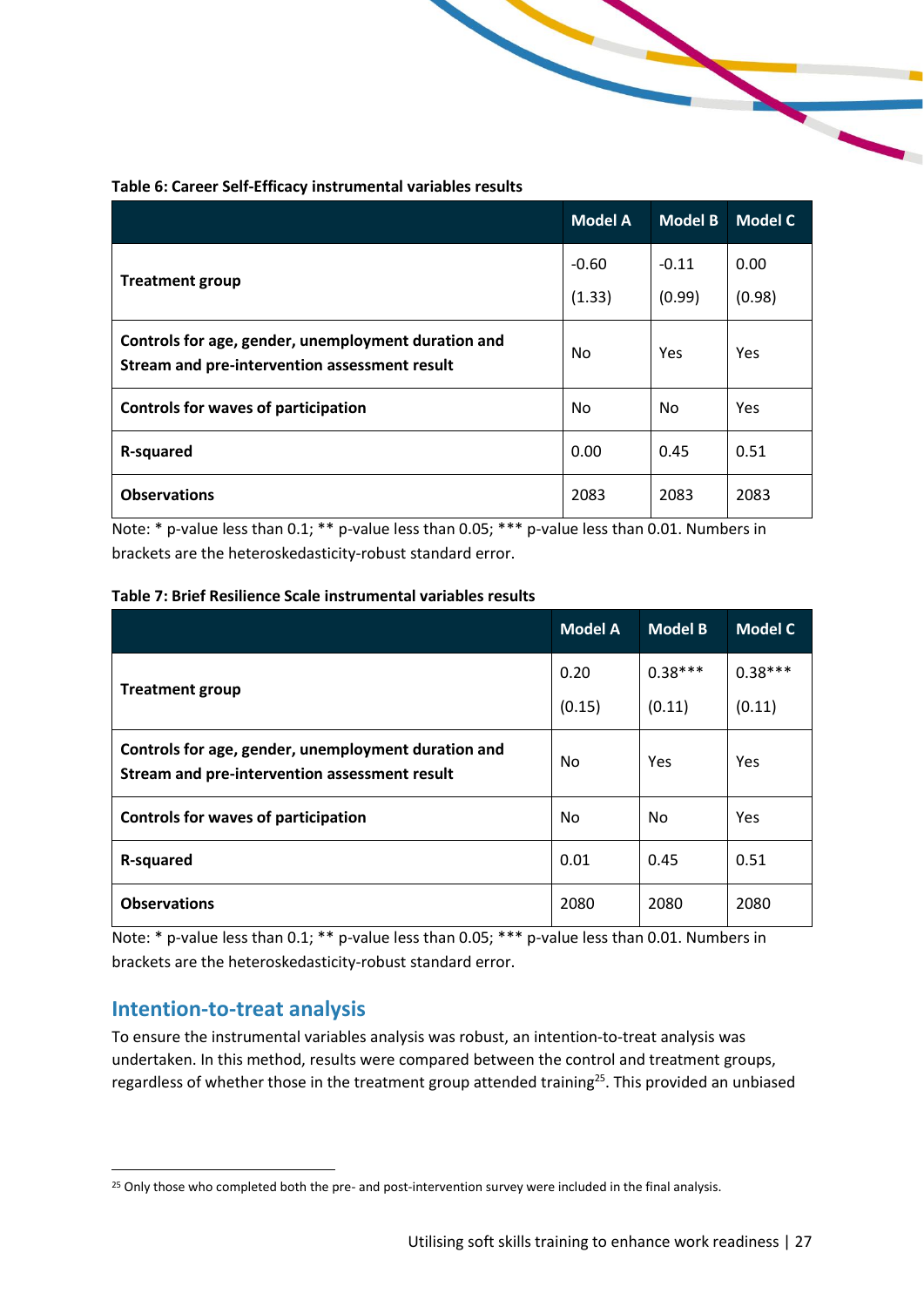estimate of the efficacy of the treatment (being invited to attend the training, rather than the undertaking the training itself)<sup>26</sup>.

Three different regression models were used, which are specified in Table 7 below. The preferred model is 'Model C' as this it includes key variables that potentially have an association to the dependent variable (i.e. assessment scores).

|                | <b>Model A</b>                            | <b>Model B</b>                                                                | <b>Model C</b>                                                                                                       |
|----------------|-------------------------------------------|-------------------------------------------------------------------------------|----------------------------------------------------------------------------------------------------------------------|
| <b>Outcome</b> | Post-assessment<br>result<br>(continuous) | Post-assessment result<br>(continuous)                                        | Post-assessment result<br>(continuous)                                                                               |
| Covariates     | Allocation <sup>27</sup>                  | Allocation, age,<br>unemployment, stream,<br>gender, pre-assessment<br>result | Allocation, age, unemployment,<br>stream, gender, pre-assessment<br>result, and participation wave<br>(one to $17$ ) |

#### <span id="page-27-0"></span>**Table 8: Intention-to-treat regression models**

A statistically significant impact on the soft skills of participants who were assigned to the treatment group was found, despite there being many participants in the treatment group that did not follow through with the training<sup>28</sup>. In other words, there was a positive effect from the treatment, namely an average:

- 0.59 point improvement in the Satisfaction with Life scale ( $p < 0.05$ )
- 0.37 point improvement in Rosenberg Self-Esteem scale (p < 0.05) and
- 0.09 point improvement in the Brief Resilience scale ( $p < 0.01$ ).

The results for this analysis can be found below in Tables 8 to 11.

<sup>&</sup>lt;sup>26</sup> As such, an intention to treat analysis will always underestimate the effect of the treatment compared to an estimate of the effect of the training.

<sup>&</sup>lt;sup>27</sup> Allocation refers whether a participant was allocated to treatment or control. In the regressions this is expressed as 1 equal to treatment and 0 equal to control.

<sup>&</sup>lt;sup>28</sup> Of those who were allocated to the treatment group and offered the training, 18.9 per cent attended.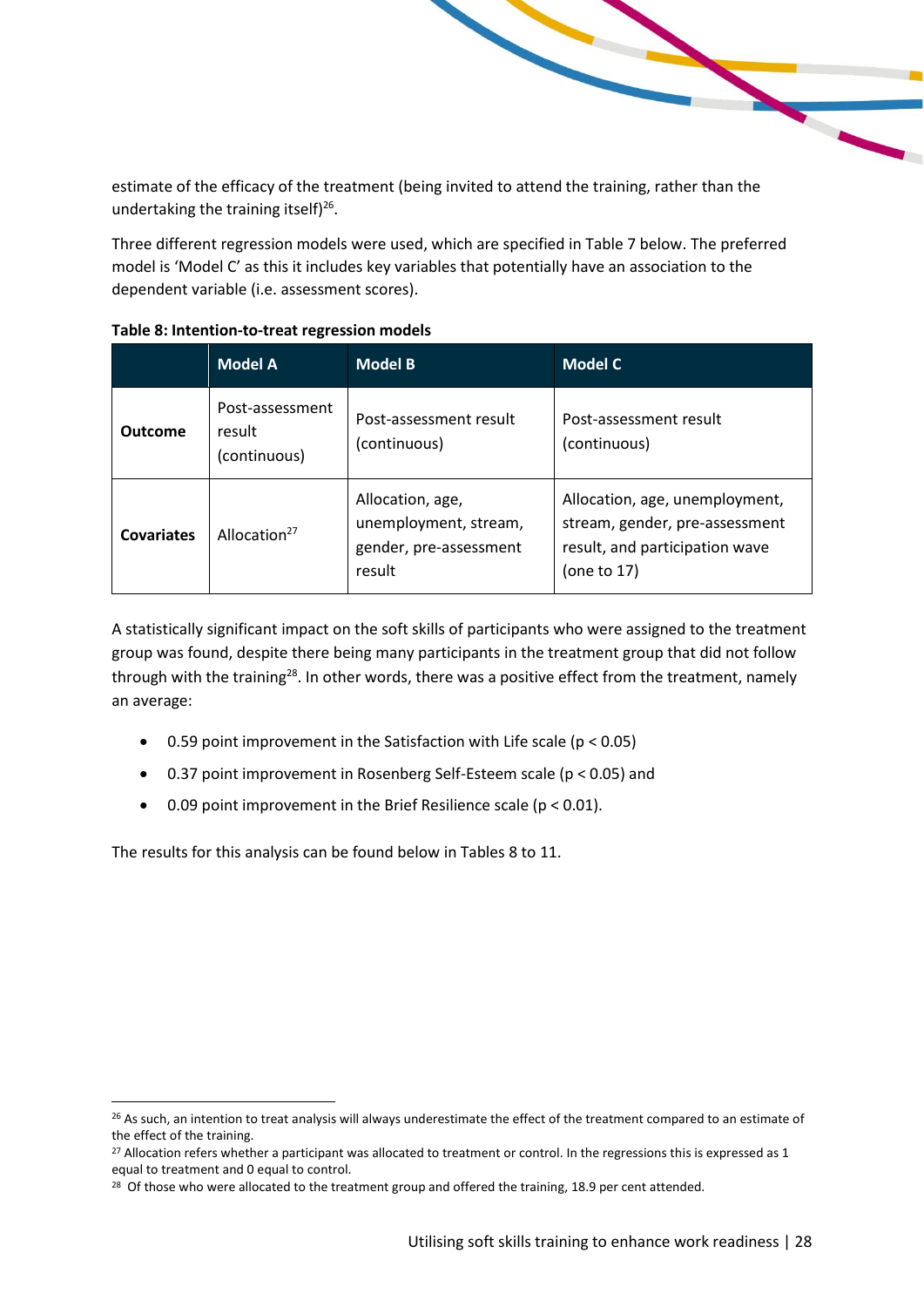#### <span id="page-28-0"></span>**Table 9: Satisfaction with Life intention-to-treat results**

|                                                                                                      | <b>Model A</b> | <b>Model B</b> | <b>Model C</b> |
|------------------------------------------------------------------------------------------------------|----------------|----------------|----------------|
| <b>Treatment group</b>                                                                               | $0.58*$        | $0.55***$      | $0.59**$       |
|                                                                                                      | (0.33)         | (0.25)         | (0.25)         |
| Controls for age, gender, unemployment duration and<br>Stream and pre-intervention assessment result | No.            | Yes            | Yes            |
| Controls for waves of participation <sup>29</sup>                                                    | No             | No             | Yes            |
| R-squared                                                                                            | 0.00           | 0.41           | 0.42           |
| <b>Observations</b>                                                                                  | 2114           | 2114           | 2114           |

Note: \* p-value less than 0.1; \*\* p-value less than 0.05; \*\*\* p-value less than 0.01. Numbers in brackets are the robust standard error.

#### <span id="page-28-1"></span>**Table 10: Rosenberg Self-Esteem Scale intention-to-treat results**

|                                                                                                      | <b>Model A</b> | <b>Model B</b> | <b>Model C</b> |
|------------------------------------------------------------------------------------------------------|----------------|----------------|----------------|
| <b>Treatment group</b>                                                                               | 0.39           | $0.37**$       | $0.37**$       |
|                                                                                                      | (0.24)         | (0.17)         | (0.17)         |
| Controls for age, gender, unemployment duration and<br>Stream and pre-intervention assessment result | No             | Yes            | Yes            |
| <b>Controls for waves of participation</b>                                                           | No             | No.            | Yes            |
| <b>R-squared</b>                                                                                     | 0.00           | 0.50           | 0.50           |
| <b>Observations</b>                                                                                  | 2103           | 2103           | 2103           |

Note: \* p-value less than 0.1; \*\* p-value less than 0.05; \*\*\* p-value less than 0.01. Numbers in brackets are the robust standard error.

<sup>&</sup>lt;sup>29</sup> This refers to the time period or wave the job seeker was referred to the training for the treatment group or not referred to the training for the control group.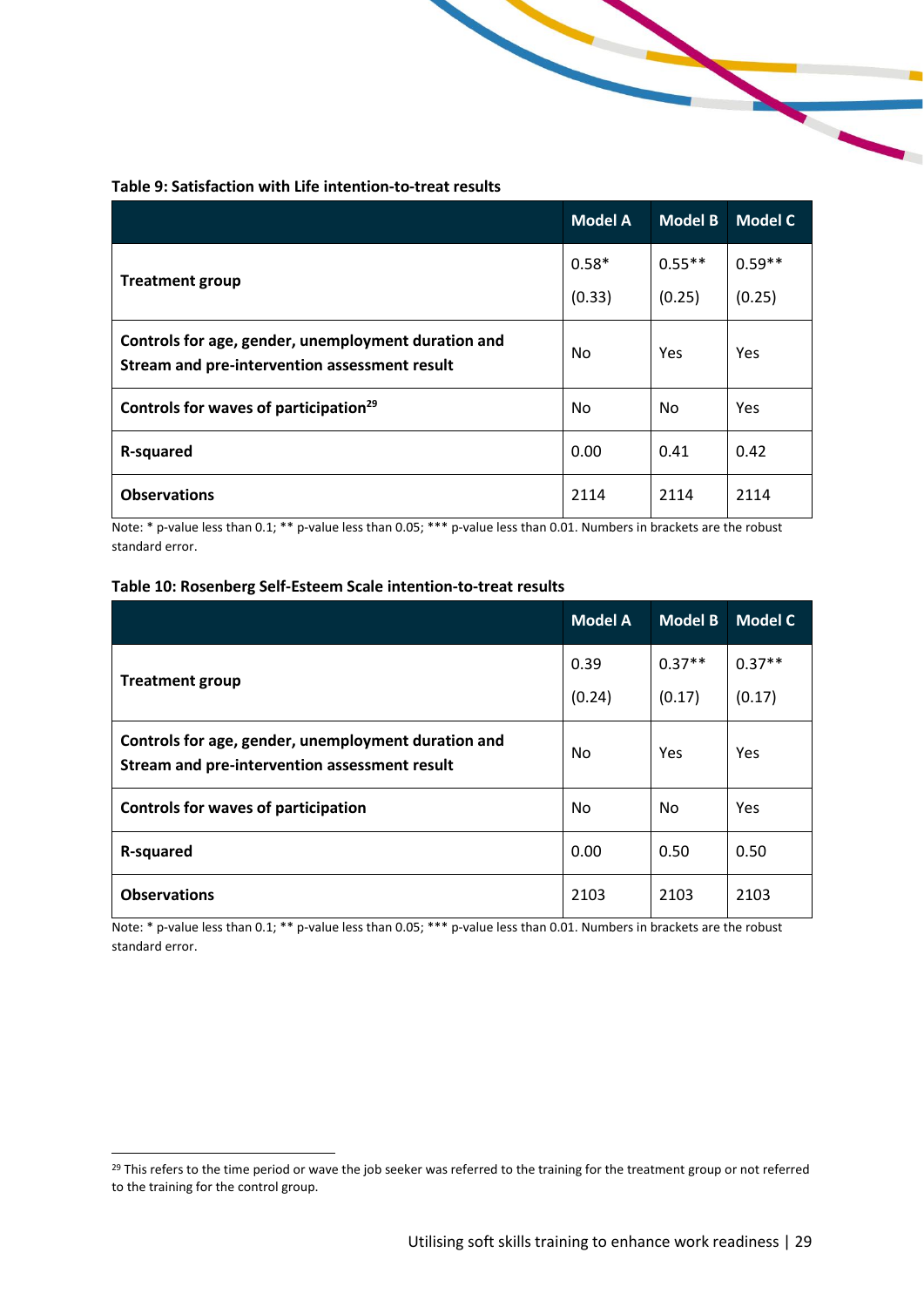<span id="page-29-0"></span>

| Table 11: Career Self-Efficacy intention-to-treat results |  |  |
|-----------------------------------------------------------|--|--|
|-----------------------------------------------------------|--|--|

|                                                                                                      | <b>Model A</b> | <b>Model B</b> | <b>Model C</b> |
|------------------------------------------------------------------------------------------------------|----------------|----------------|----------------|
| <b>Treatment group</b>                                                                               | $-0.14$        | $-0.03$        | 0.00           |
|                                                                                                      | (0.31)         | (0.23)         | (0.23)         |
| Controls for age, gender, unemployment duration and<br>Stream and pre-intervention assessment result | No             | Yes            | Yes            |
| <b>Controls for waves of participation</b>                                                           | No             | <b>No</b>      | Yes            |
| R-squared                                                                                            | 0.00           | 0.45           | 0.46           |
| <b>Observations</b>                                                                                  | 2083           | 2083           | 2083           |

Note: \* p-value less than 0.1; \*\* p-value less than 0.05; \*\*\* p-value less than 0.01. Numbers in brackets are the robust standard error.

#### <span id="page-29-1"></span>**Table 12: Brief Resilience Scale intention-to-treat results**

|                                                                                                      | <b>Model A</b> | <b>Model B</b> | <b>Model C</b> |
|------------------------------------------------------------------------------------------------------|----------------|----------------|----------------|
| <b>Treatment group</b>                                                                               | 0.05           | $0.09***$      | $0.09***$      |
|                                                                                                      | (0.04)         | (0.03)         | (0.03)         |
| Controls for age, gender, unemployment duration and<br>Stream and pre-intervention assessment result | No             | <b>Yes</b>     | Yes            |
| <b>Controls for waves of participation</b>                                                           | No             | No.            | Yes            |
| <b>R-squared</b>                                                                                     | 0.00           | 0.44           | 0.45           |
| <b>Observations</b>                                                                                  | 2080           | 2080           | 2080           |

Note: \* p-value less than 0.1; \*\* p-value less than 0.05; \*\*\* p-value less than 0.01. Numbers in brackets are the robust standard error.